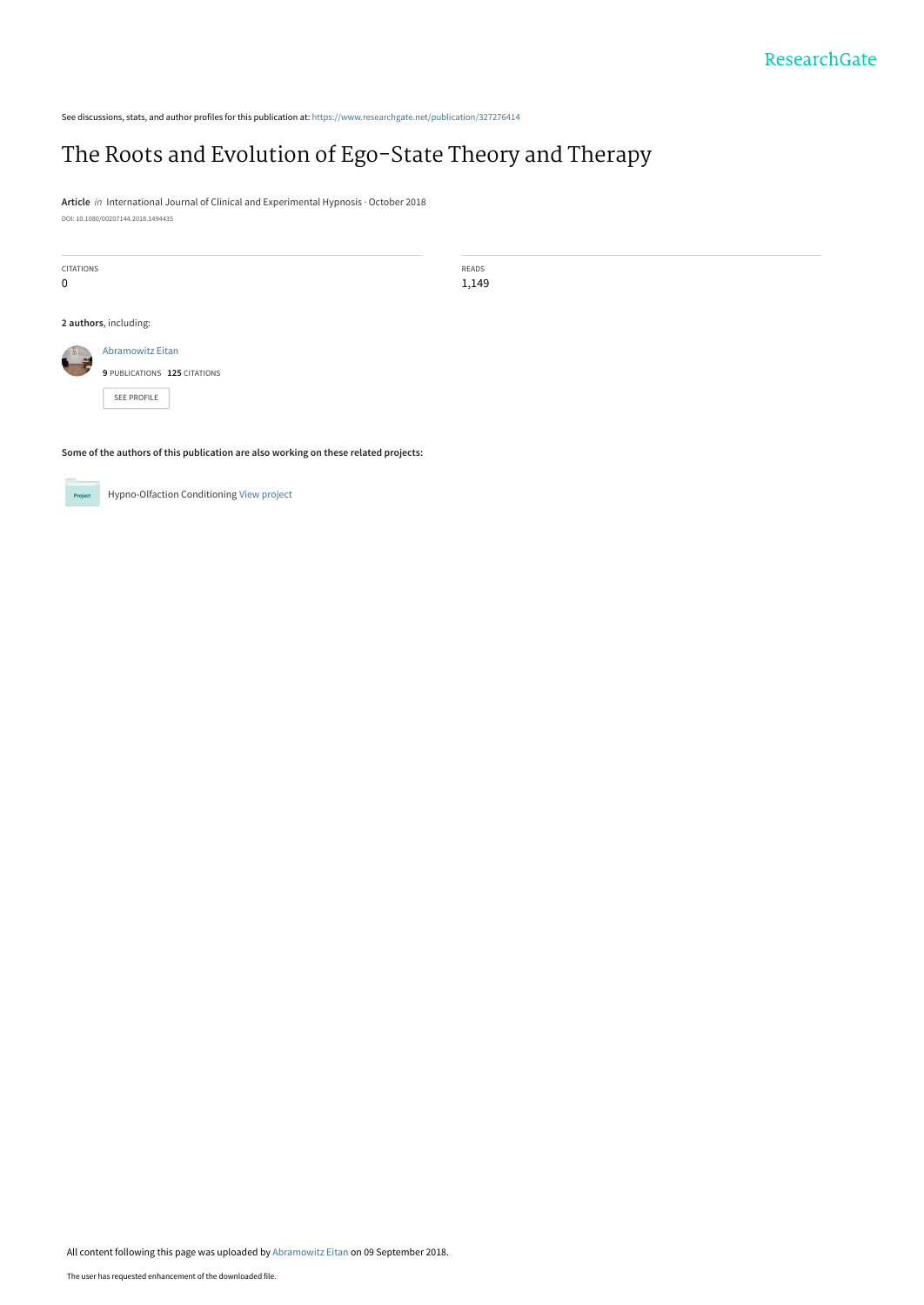



 $\mathsf{R}$  Routledge

**International Journal of Clinical and Experimental Hypnosis**

Routledge Taylor & Francis Group

.<br>Official Roamal of the Society of Psychological Hy<br>schoen Psychological Association Division (41)

**ISSN: 0020-7144 (Print) 1744-5183 (Online) Journal homepage:<http://www.tandfonline.com/loi/nhyp20>**

# **The Roots and Evolution of Ego-State Theory and Therapy**

**Eitan G. Abramowitz & Moshe S. Torem**

**To cite this article:** Eitan G. Abramowitz & Moshe S. Torem (2018) The Roots and Evolution of Ego-State Theory and Therapy, International Journal of Clinical and Experimental Hypnosis, 66:4, 353-370, DOI: [10.1080/00207144.2018.1494435](http://www.tandfonline.com/action/showCitFormats?doi=10.1080/00207144.2018.1494435)

**To link to this article:** <https://doi.org/10.1080/00207144.2018.1494435>



Published online: 28 Aug 2018.



 $\overrightarrow{S}$  [Submit your article to this journal](http://www.tandfonline.com/action/authorSubmission?journalCode=nhyp20&show=instructions)  $\overrightarrow{S}$ 

**III** Article views: 16



[View Crossmark data](http://crossmark.crossref.org/dialog/?doi=10.1080/00207144.2018.1494435&domain=pdf&date_stamp=2018-08-28) $\mathbb{C}$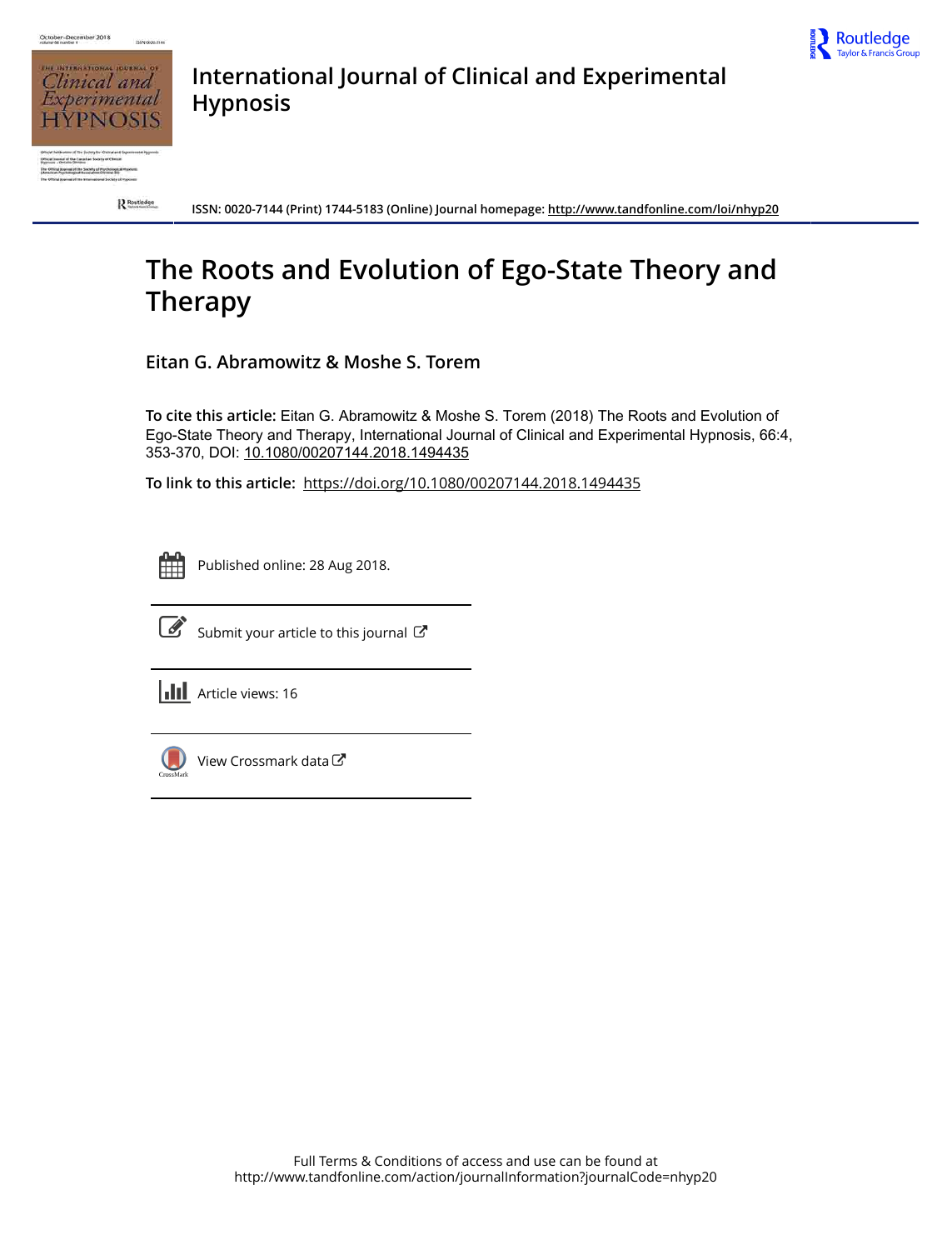

Check for updates

# <span id="page-2-0"></span>THE ROOTS AND EVOLUTION OF EGO-STATE THEORY AND THERAPY

EITAN G. ABRAMOWITZ

Hypno-Campus Institute for Hypno-Analysis, Modiin and Hebrew University Medical School, Jerusalem, Israel

#### MOSHE S. TOREM

Cleveland Clinic–Akron General and Northeast Ohio Medical University, Rootstown, Ohio, USA

Abstract: The purpose of this article is to elucidate the origins of egostate theory and therapy and to discuss the concept of human personality as a structure comprising numerous ego states. The historical roots of ego-state theory and therapy are reviewed. Also, the evolution of ego-state therapy from classic hypnotherapy to modern methods is identified. The article notes that these methods of ego-state therapy have been described by different authors and under different names. It is suggested that core concepts related to ego-state theory and therapy of guided hypnotic dissociation may underlie the core of clinical effectiveness in many contemporary psychotherapeutic methods.

Ego-state theory conceptualizes the human personality as comprising a family of separate but integrated ego states. Ego-state therapy is a therapy system that uses hypnotic and nonhypnotic techniques designed to create greater awareness of the ego-state system, improve internal communication among the various ego states, and achieve better adaptive functioning with the activities of daily living by learning and practicing new skills of intrapersonal conflict awareness and conflict resolution (Barabasz, Barabasz, Christensen, French, & Watkins, [2013](#page-13-0); Barabasz, Barabasz, & Watkins, [2011\)](#page-14-0). The purpose of the present article is to elucidate the origins of ego-state therapy and to discuss the concept of understanding human personality as a structure comprising numerous ego states.

The term ego state refers to "a body of behaviors and experiences which are bound together by some common principle and separated from other such states by a boundary which is more or less permeable"

Manuscript submitted April 18, 2017; final revision received November 1, 2017.

Address correspondence to Eitan G. Abramowitz, Hypno-Campus Institute for Hypno-Analysis, Emek Haelah 91, Apt. 3, Modiin, Israel. E-mail: [eitan@hadassah.org.il](mailto:eitan@hadassah.org.il)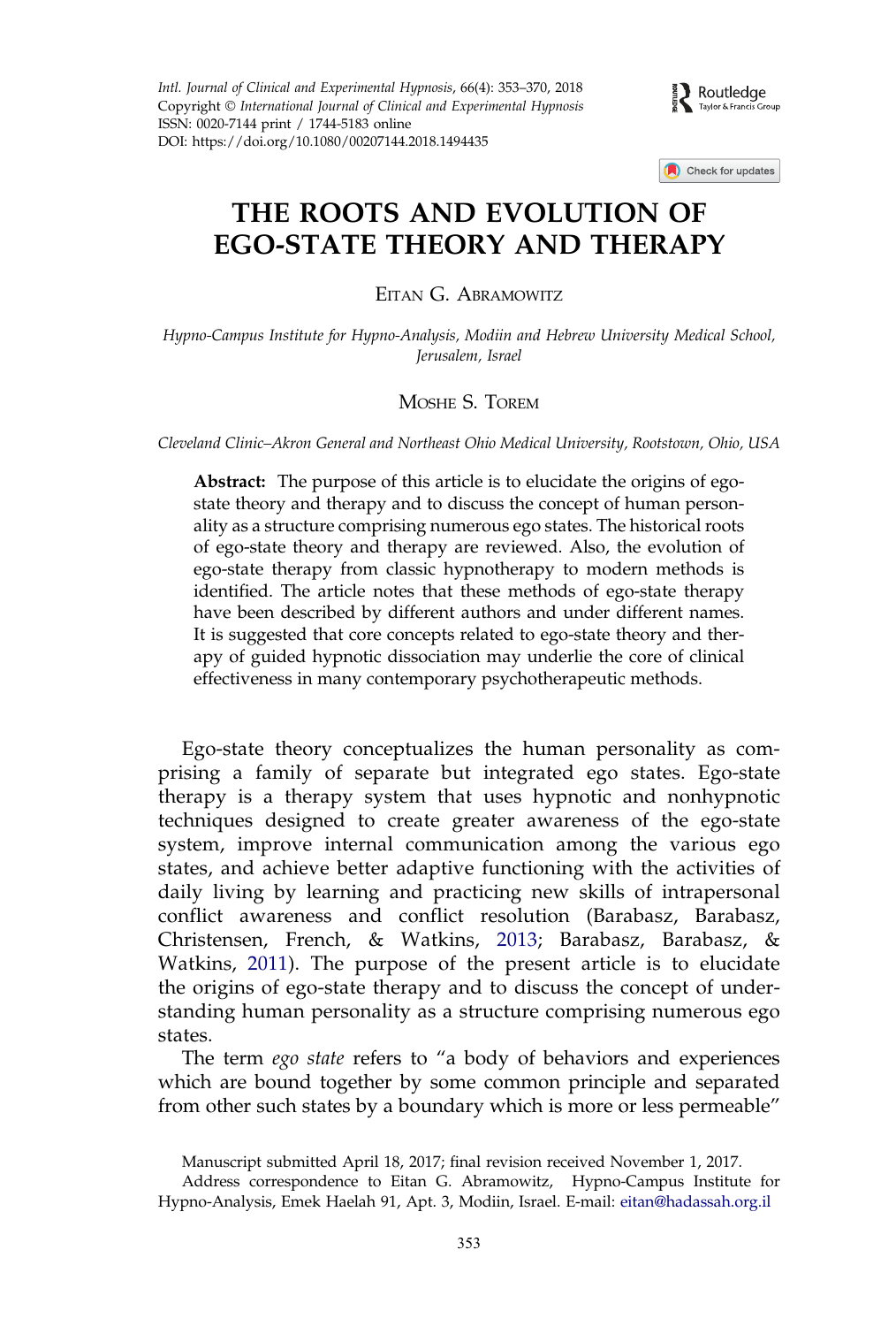<span id="page-3-0"></span>(Watkins, [1976,](#page-17-0) [1978](#page-17-0); Watkins & Watkins, [1979;](#page-17-0) Watkins & Barabasz, [2008\)](#page-17-0). Ego-state therapy has been defined as:

The application of group and family therapy techniques to the resolution of conflicts between ego states which constitute a "family of self" within a single individual. … Ego state therapy seeks to render the boundaries between ego states more permeable, to increase communication between these entities, and to establish greater unity for the entire person. (Watkins & Watkins, [1979](#page-17-0), p. 7)

Paul Federn, who was a close associate of Sigmund Freud, was the first to apply the concept of ego states in his attempt to provide a psychodynamic understanding to the phenomenon of multiplicity (Federn, [1952\)](#page-14-0). He hypothesized that a physical or mental process was experienced as a part of the self (I or me) or as an object (he, she, or it) and was determined by the nature of the energy (ego or object) that activated it. Federn also recognized that an individual's personality is the product of that person's multiplicities, which he termed ego states. Federn went on to state that ego states can be created by trauma or through identification with significant people in one's life. For example, nuclei of ego states are created through an amalgamation of object representations and introjects forming the nuclei of self-representations. These later evolve into full introjects and, through identification, into an identity in the form of an ego state that is charged up with ego energy (cathexis). When an ego state becomes activated with energy, it is then the executive ego state that is perceived by others as representing that individual person.

Edward Weiss ([1950\)](#page-18-0) extended many of Federn's theoretical concepts to the clinical setting and therapy. However, neither Federn nor Weiss fully recognized the significance of ego states in their treatment procedures (Watkins & Barabasz, [2008](#page-17-0), pp. 236–237). Although Federn was likely the first to view a person's personality as the product of his or her ego states, he considered only elements that were ego cathected and energized as belonging to an ego state. Watkins (Watkins & Barabasz, [2008](#page-17-0)) was the first to recognize this limitation, noting that experience consists of both ego and object representations interacting within a coherent pattern. Ego states were redefined more broadly:

[A]n ego state is an organized system of behaviors and experiences whose elements are bound together by some common principle and separated from other such entities by a boundary which is more or less permeable. Ego states may be large, encompassing broad areas of behavior and experience or small where they include only very specific and limited reactions. (Watkins & Barabasz, [2008](#page-17-0))

Watkins modified and extended Federn's conceptualizations and developed the basics of ego-state theory. Ego-state theory includes ego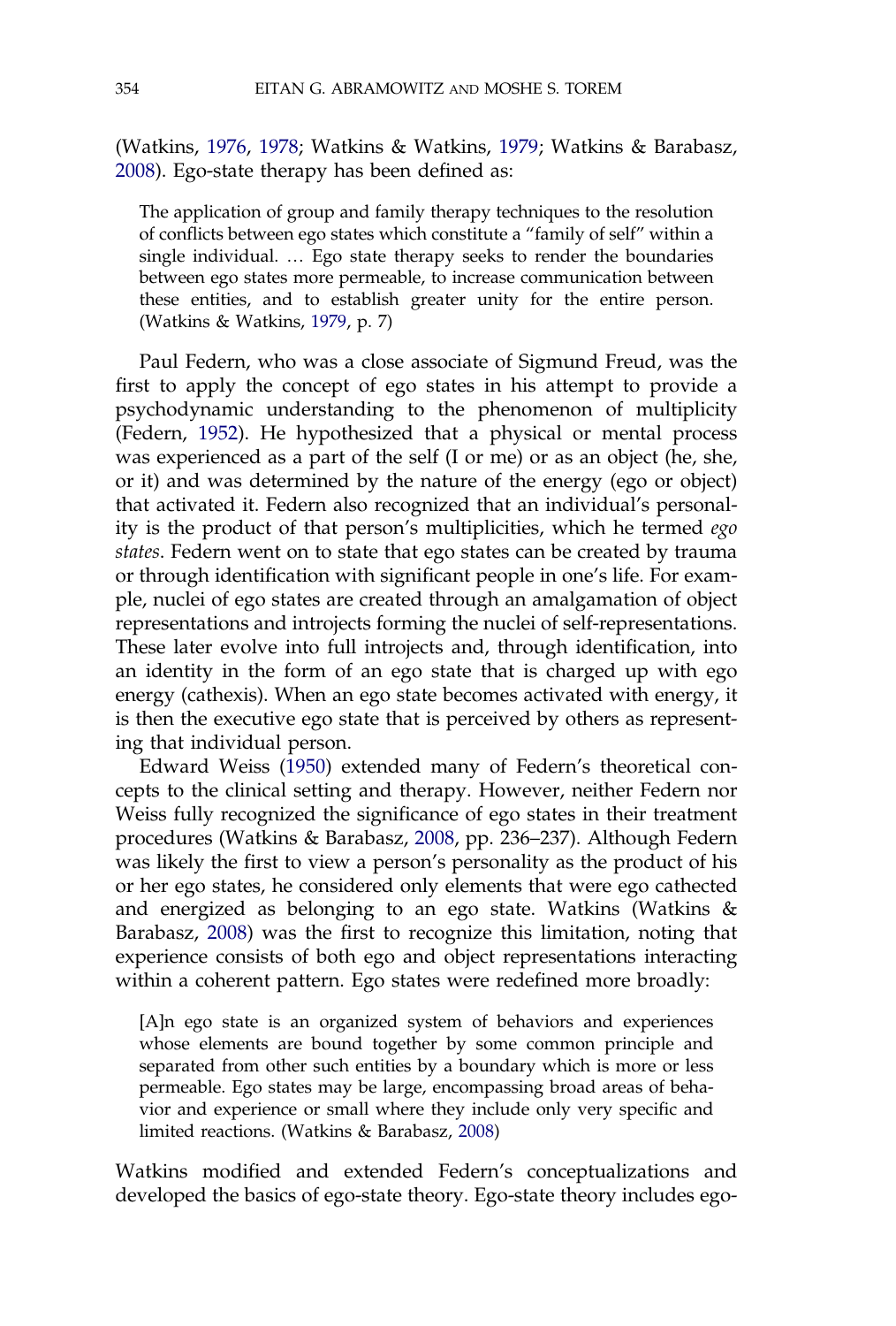<span id="page-4-0"></span>energized and object-energized elements. When such elements have become organized together in a coherent pattern, the ego state may represent a time of a relationship in an individual's life, which may have been developed to cope with certain situations, including traumatic events (Watkins, [1978](#page-17-0); Watkins & Watkins, [1979,](#page-17-0) [1997](#page-18-0)). We believe that this became one of J. G. Watkins's greatest contributions to the science and practice of psychotherapy.

Although Edward Weiss [\(1950](#page-18-0)) is credited with the creative ideas that provided the seeds and roots for the development of ego-state theory and therapy as described later by Watkins ([1976,](#page-17-0) [1978](#page-17-0)), Watkins and Watkins [\(1979](#page-17-0)–1980, [1991](#page-17-0), [1997\)](#page-18-0), Frederick ([2005,](#page-14-0) [2013\)](#page-14-0), Frederick and McNeal [\(1993](#page-14-0)), and Hilgard ([1973,](#page-15-0) [1974](#page-15-0), [1976](#page-15-0), [1977](#page-15-0)), Hilgard observed an ego state he termed "the hidden observer" that could be aware of a subject's perception of pain even though the subject reported no pain in response to a posthypnotic suggestion.

## EARLIEST ORIGINS OF EGO-STATE THEORY AND THERAPY

Mystical-spiritual methods of therapy date back thousands of years and cross many cultures and nationalities. These methods were based on some universal assumptions, such as a sick person is basically a victim of the invasion of external evil forces (demons, spirits, etc.) into the body and soul. Treatment was based on rituals involving the expelling of such evil forces and restoring health. These treatment methods were characterized by several universal steps that included identification of the evil force, communicating with it, overpowering its influence, and eventually expelling it from the sick person. Rituals describing the expulsion of a so-called satanic spirit are well known in Jewish–Kabalistic healing practices (Bilu & Beit-Halahmi, [1989](#page-14-0)). Methods involving exorcism of so-called evil spirits have been supported by many professionals who were inspired by the authority of the Catholic Church. Scholars of the history of psychotherapy found similarities between the methods of exorcism and connecting with more pathological parts of the self, which serves as a foundation to our current of ego-state theory and therapy.

A well-known therapist in the 18th century was a priest named Gassner Josef ([1774\)](#page-15-0), who employed a specific method of exorcism that included an introductory procedure he called exorcismus probaticus. In this introductory phase, he conducted a dialogue with the patient, gathering information as to the nature of suffering and assessing to what extent the symptoms were the result of a satanic/demonic possession. He would ask the satanic spirit to prove its power by aggravating the patient's symptoms. If an aggravation was not observed, Gassner would rule out possession and declare the case to be the result of a medical problem requiring conventional medical treatment. If an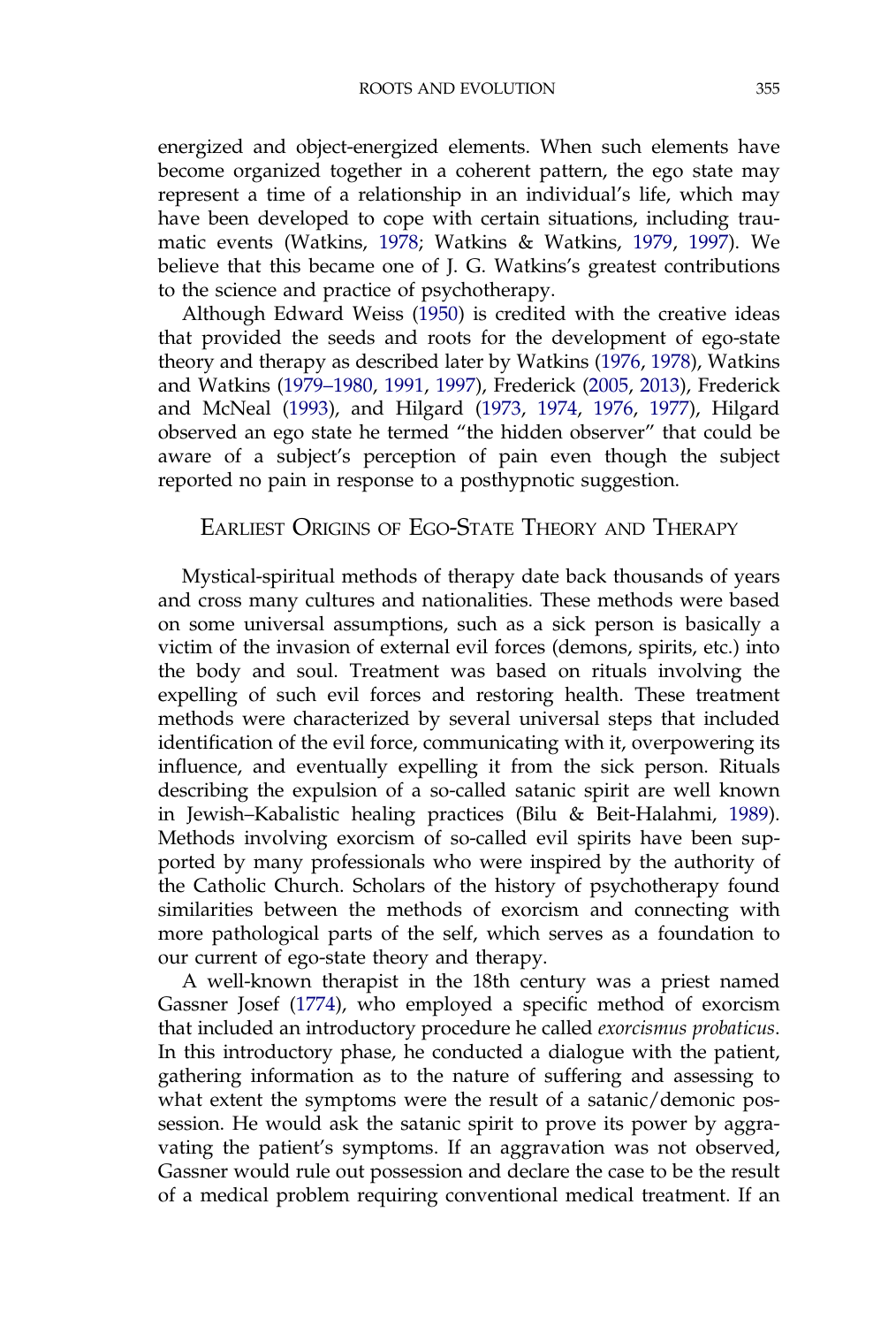<span id="page-5-0"></span>aggravation was observed, Gassner would proceed with his method of exorcism. He would ask the "demon" to identify itself by name and then proceed by engaging it in a power struggle. Gassner demonstrated creativity and perseverance, which made him a successful therapist and a target of envy and sarcasm by contemporary physicians. The height of Gassner's popularity occurred in the seventh decade of the 18th century, a time also characterized by the spread of Mesmer's theory of "animal magnetism."

In the last 40 years, we have learned that the use of hypnosis as a tool to connect with separate ego states within the self began with the work of one of Mesmer's students, the Marquis de Puységur, who would induce a dissociative state he called "the royal somnambulism" (Puységur, [1809\)](#page-16-0). Once a patient was in this state, Puységur would communicate verbally with unconscious parts of the patient's personality, including the activation of new wisdom and guidance in problem solving and conflict resolution, and all this was initiated in a state of hypnotic trance (Puységur, [1809\)](#page-16-0).

From 1785 to 1788, a society calling itself Harmonia was active in the city of Strasbourg, Germany (Schouler, [1788\)](#page-17-0). This society was involved in producing hundreds of reports documenting the treatments using the methods of Puységur, and this included follow-up results of such therapeutic interventions. This signified the beginning of a psychotherapy-focused society encouraging and documenting the treatment results of a humanistic–egalitarian approach whereby the therapist and patient are equal partners in the healing process. The therapist was not viewed as superior to the patient. However, the French Revolution brought about a new generation of therapists who were more authoritarian, using hypnosis to direct concrete suggestions, clearly believing that the therapist knew what was in the patient's best interests. The patient's role was to go into a "trance state" and accept the therapist's suggestions without any hesitation or resistance.

In the first half of the 19th century, there were numerous writings that supported the idea that human consciousness is a unified and homogeneous single system. It was referred to as *mono-psychism* (Dessoir, [1890\)](#page-14-0). The competing model was called *di-psychism*, referring to the structure of human consciousness as comprising at least two or more separate entities (Ellenberger, [1970](#page-14-0)). The European literature defined human consciousness as a cluster of subpersonalities or *poly*psychisms. The term poly-psychisms was introduced as a common concept by Durand ([1885\)](#page-14-0), an experienced and effective clinician who believed that the human body comprises anatomical segments that are characterized by their own ego state. Durand believed that all these segments report to one central ego, which he called the "ego-in-chief," that provides humans with their experience of consciousness. Durand believed that each ego state was capable of acquiring and retaining its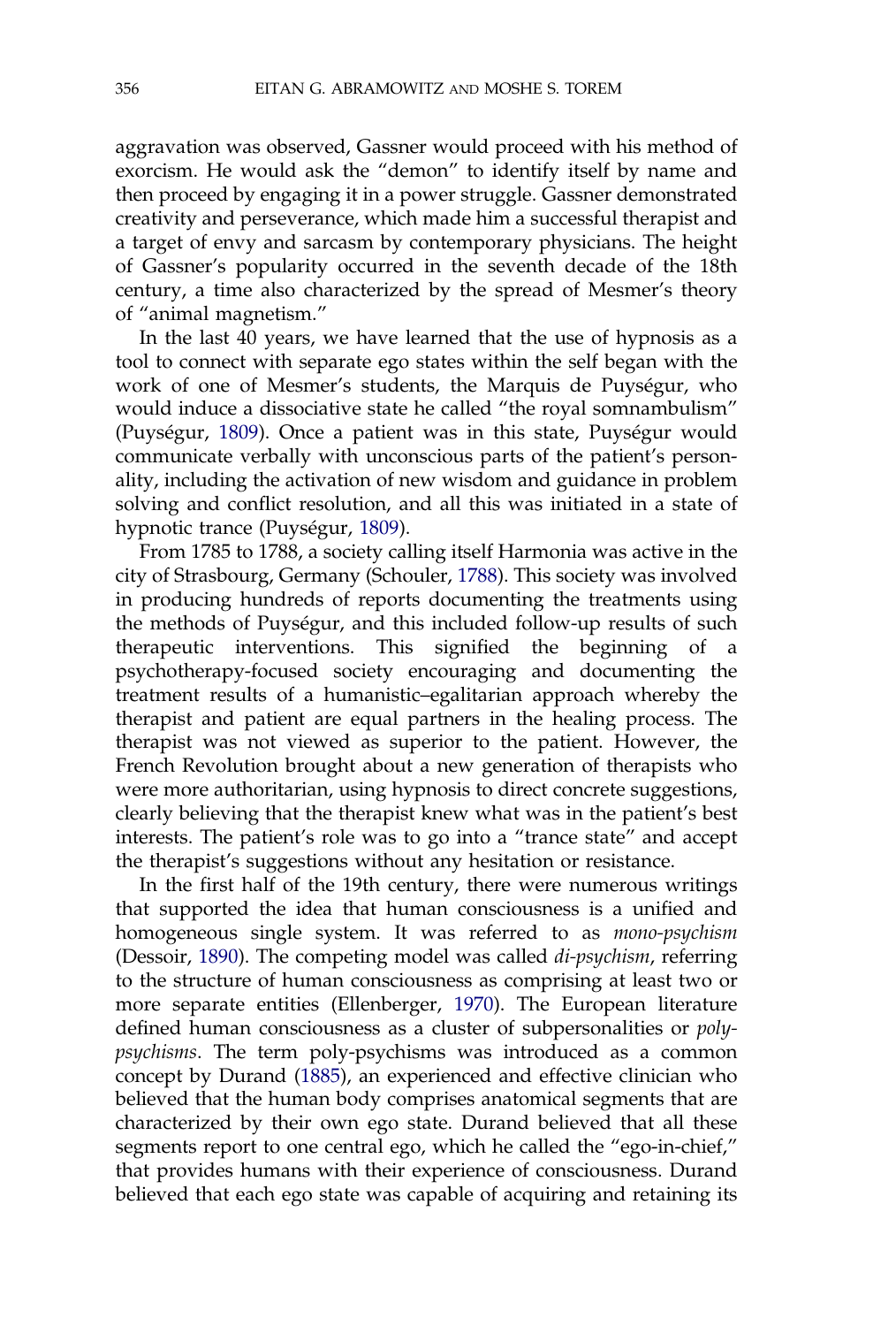<span id="page-6-0"></span>own memories and establishing its own subconscious mind, which allows such ego states to engage in complex executive activities in dayto-day living. The integration of all these subego states allows our minds to maintain a functional subconscious even though we do not have full conscious awareness of it. Durand studied human behavior under hypnosis and believed that when surgery is performed under hypnotic trance, even though consciously the person does not report any pain or suffering, there are ego states that experience the pain, fear, and suffering, even if the rest of the individual's personality is not aware of it. During the hypnotic trance, the ego-in-chief is neutralized from the pain and suffering.

The use of hypnosis may allow for studying subego states more effectively (Durand, [1871\)](#page-14-0). During the time that Durand published discoveries, there were other clinicians who were using hypnosis to study the phenomena described by Durand. During that time, the philosopher Maine De Biran (Delacroix, [1924\)](#page-14-0) stated that the reason for mental illnesses is connected to the phenomenon of "egodisintegration" and the switch to behaviors that are executed automatically without executive control of the higher self. He elaborated in his discussions about the concept of free will, which can only come with the involvement of the executive brain in a state of full consciousness. This was described in detail by Delacroix ([1924\)](#page-14-0).

# CONTRIBUTIONS OF F.W.H. MYERS TO CONTEMPORARY EGO-STATE THEORY AND THERAPY

In the 1880s, British philosopher and scientist Frederic W. H. Myers ([1885a,](#page-16-0) [1885b\)](#page-16-0) published several articles communicating his ideas that came about as a result of his research into spiritism. He stated that the sources of a person's mental life and consciousness originate in the subconscious mind, which is not controlled by the conscious mind. The conscious mind perceives the effects of the subconscious mind as being automatic and not requiring any focused thinking. It was the first time that automatic actions and behaviors of human beings were connected to parts of the mind that were unconscious to regular awareness; however, those parts of the personality had a powerful influence on day-to-day thinking, feeling, and actions. Myers ([1903\)](#page-16-0) developed the concept of "subliminal self," which is the center of mental life that exists beyond conscious awareness. According to Myers, such parts of an individual's personality are responsible for wide physiological activities and mechanisms in the human body, which are in fact physiological correlates of specific parts of the subliminal self and require their own research efforts to reach greater understanding of their power and functioning in human behavior. Myers believed that the use of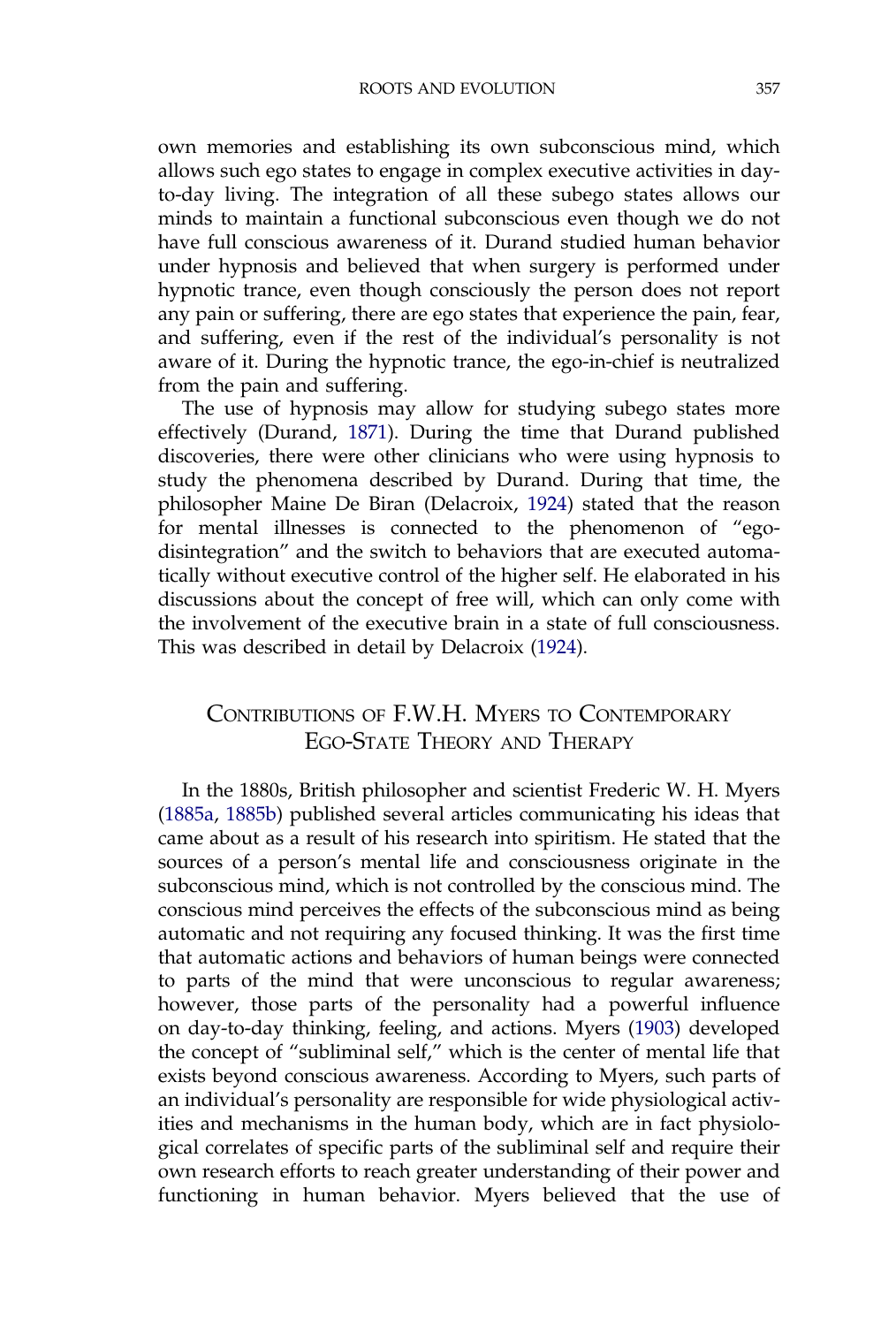<span id="page-7-0"></span>hypnosis, which he called hypnotism, and automatic writing of mediums during trance state were sources of additional information of the subconscious mind. In his opinion, these were clear examples of the existence of the subconscious mind and its power to affect human behavior and actions. In an article published in 1885 titled "Human Personality," he clarified that automatic activity of personality centers that are not recognized by the conscious mind occur even in normal and healthy people in a variety of situations in our daily life and are not limited to psychopathological states or situations and activities that are brought on by hypnotic trance (Myers, [1885a](#page-16-0)). He described the human mind as comprising many different small centers of consciousness. In 1889, Myers ([1903\)](#page-16-0) elaborated further on the functions of the subconscious mind, stating that the conscious mind is not aware of the numerous activities that occur in the subconscious mind, and he referred to such activities in the central nervous system as "mental reflexes." Myers differentiated between two types of automatisms. The first is the "sensory automatism," which occurs when a message from one center of the personality is experienced as an emotional event, including hallucinations and dreams. The second is "motor automatism," relating to automatic speech and automatic writing. In his numerous publications, Myers proposed a newer and deeper understanding of automatisms that should rely not only on physiology but also on psychology, including a new understanding of consciousness, meaning, and purpose (Myers, [1885b](#page-16-0)). Kelly ([2001\)](#page-16-0) provides an excellent review of Myers's contributions to psychology.

# CONTRIBUTIONS OF PIERRE JANET

Pierre Janet, who was a student of the famous neurologist Jean Martin Charcot, published extensively his work with patients suffering from hysteria (Janet, [1907\)](#page-16-0). After publishing his famous case of Lucie, a young woman described as having symptoms of dual personality and somnambulism, (Janet, [1886\)](#page-15-0), Myers came to visit Janet in France (Yourievitch, [1901\)](#page-18-0). It is likely that they discussed the phenomenon of psychic automatisms and exchanged views about the subliminal self and the unconscious mind. Pierre Janet delineated three groups of mental automatisms: catalepsy, somnambulism, and suggestions. In one of his numerous clinical reports, he described the protocol of treating Lucie, who suffered from chronic hysteria. After a formal induction of hypnosis with additional deepening suggestions, Janet ([1886](#page-15-0)) suggested that Lucie respond to his questions with automatic writing as follows:

Janet: "Do you hear me?" Lucie responds: "No" (in writing). Janet: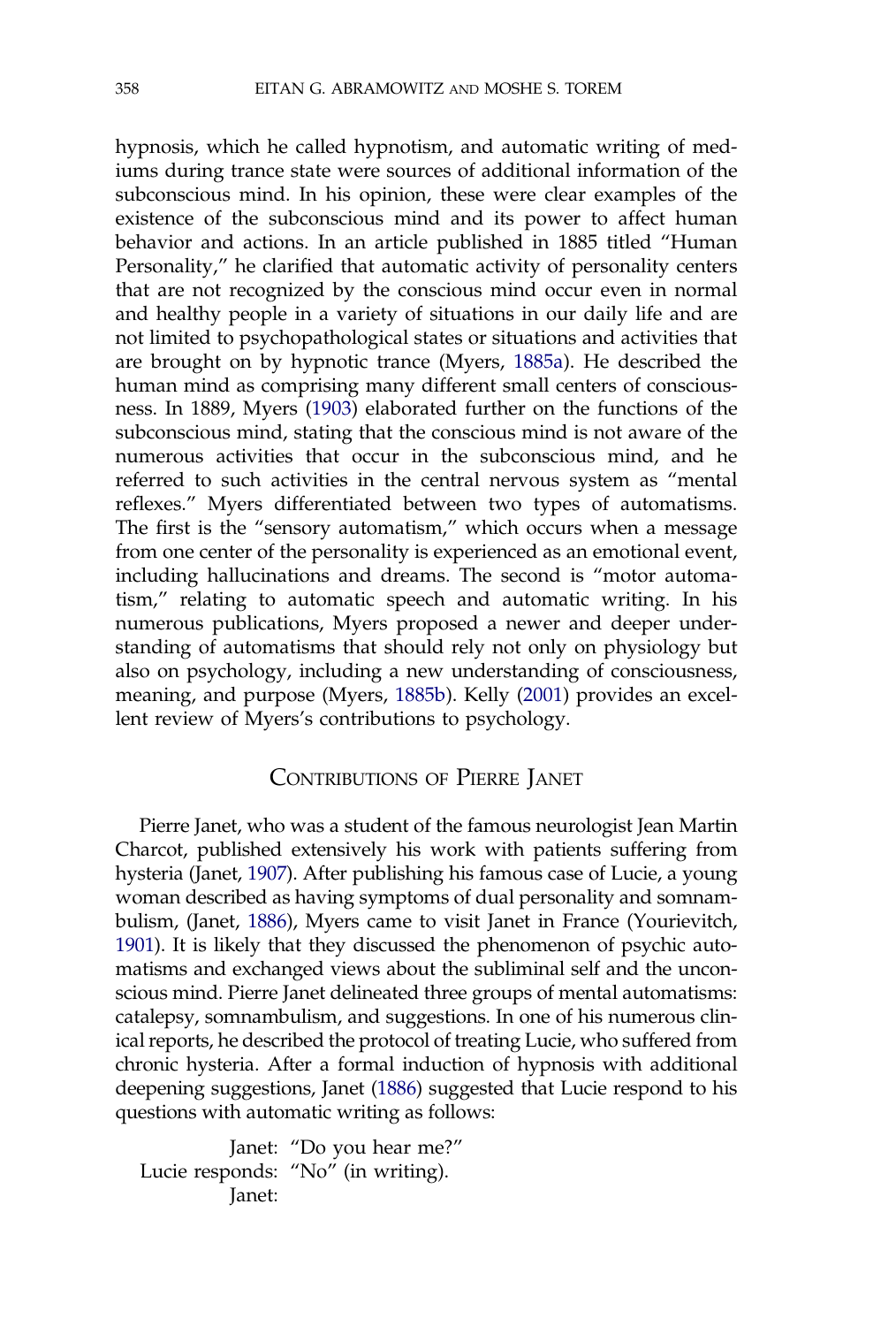"You are supposed to hear me in order to give me the written response."

<span id="page-8-0"></span>Lucie: "Yes, of course" (in writing).

Janet: "How do you do this?"

Lucie: "I don't know" (in writing).

Janet: "There must be something in you that hears me."

Lucie: "Yes" (in writing).

Janet: "So, who is it?"

Lucie: "Another one. Not Lucie" (in writing).

Janet: "Another one? Do you want for us to choose a name for you, the other one?"

- Lucie: "No" (in writing).
- Janet: "But it will be more simple for our communication."

Lucie: "OK … Adrienne" (in writing).

- Janet: "Adrienne, are you able to hear me?"
- Lucie: "Yes" (in writing).

Janet explored the unconscious mind of the patients he treated and was willing to research not only thoughts, feelings, and emotions but also physiological changes as part of the phenomenon of psychogenic amnesia, suggestibility, and exploration of personality parts that were compartmentalized following traumatic events. During his experiments, he discovered that many patients who suffered from hysterical paralyses, psychogenic amnesia, anxiety, and depression had somatic symptoms. These somatic symptoms were malleable and constantly changing, depending on the energy with which they were cathected. Janet discovered that even mentally ill patients were able to preserve compartmentalized and dissociated parts of their personality (ego states) that came across as normal and healthy functioning in day-today living. He referred to these as the healthy layers and centers in the patient's personality that became available to the patient when he or she recovered from the control of the hysterical and neurotic parts of his or her personality. Later, Janet ([1907\)](#page-16-0) tried to explain how hypnotic suggestion helped both the patient and the clinician get in touch with the unconscious parts of the human mind. In many cases, a hypnotic trance allows for the connection with such unconscious centers of the mind. Janet ([1886,](#page-15-0) [1887,](#page-15-0) [1888\)](#page-15-0) elaborated that even healthy people have parts of the mind that are not conscious to them, and these parts express themselves in softer forms of dissociation, which he called semiautomatisms.

Ellenberger [\(1970](#page-14-0)) stated that Pierre Janet was one of the leading pioneers who discovered in a systematic way different ego states and described the relationship between these ego states, even though they were part of the unconscious. Janet described a model of the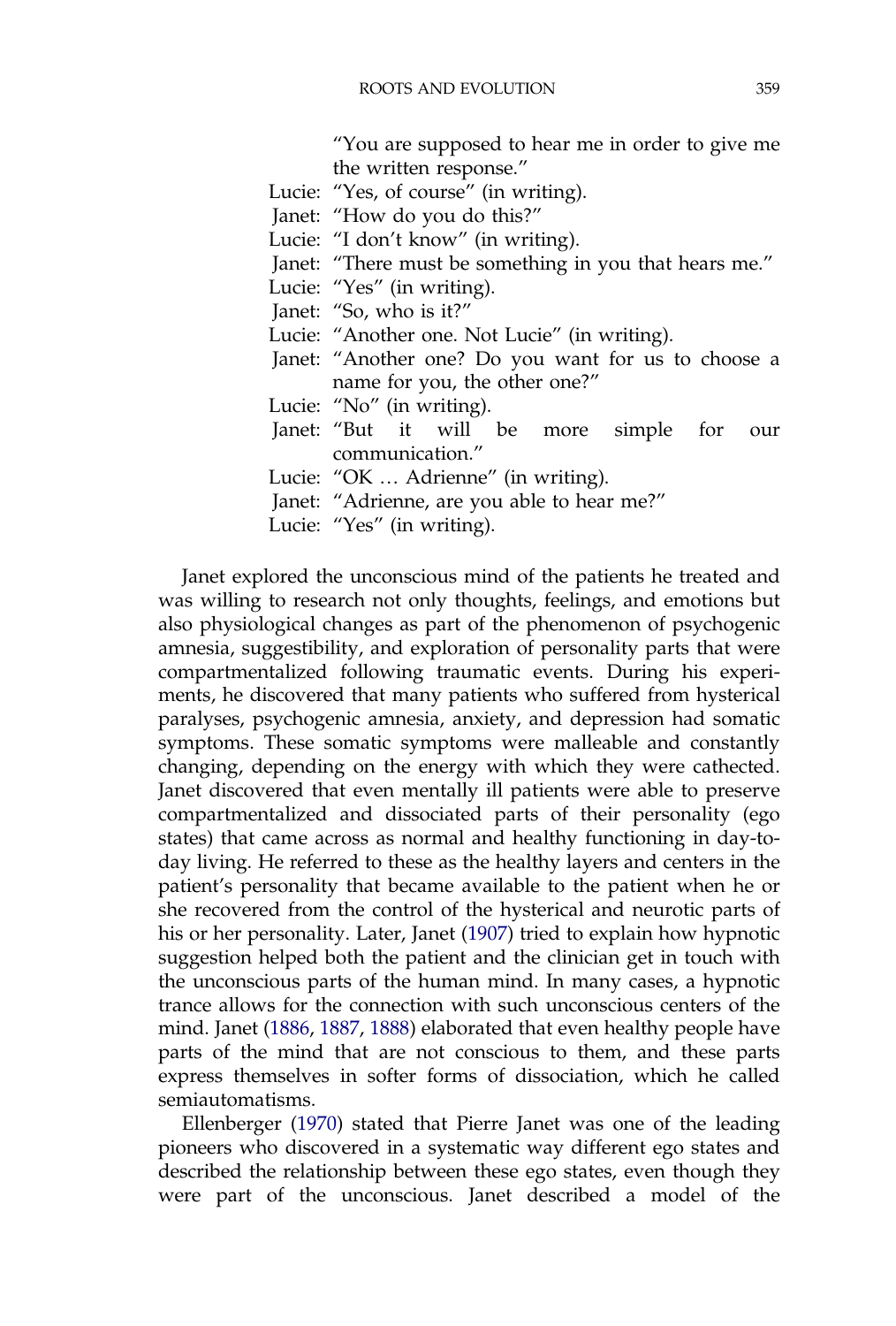<span id="page-9-0"></span>unconscious that could be referred to as the dissociated unconscious comprising ego states that may not be aware of one another and the conscious mind may not be aware of them. These ego states may be dissociated from each other in compartments that are separated by vertical boundaries. This model is different from the model of Freud, who described what he called the repressed unconscious separated from the conscious mind by a horizontal boundary. In Freud's structural model, the Id, parts of the Ego, and parts of the Super Ego reside in the unconscious. Janet developed the concept of dissociation to help us better understand its adaptive function in coping with traumatic events and episodes. He explained that during the trauma, the integrated forces of synthesis become weak, and parts of the personality become compartmentalized, storing the events of the trauma and keeping those separate and hidden from the individual's conscious mind until they are uncovered during the process of psychotherapy or hypnosis. The pathological ideas found in such ego states are referred to by Janet as idée fixe (Janet, [1894\)](#page-16-0). These ideas can only be changed with the therapeutic interventions with hypnosis, suggestion, and working through. A helpful review of Janet's contributions was provided by Van Der Hart and Horst ([1989\)](#page-17-0).

## THE SELF AS A SOCIETY OF MIND: DIALOGICAL SELF THEORY

The composite concept of dialogical self goes beyond the self-other dichotomy by infusing the external to the internal and, in reverse, to introduce the internal into the external. By functioning as a "society of mind" (Minsky, [1985](#page-16-0)), the self is populated by a multiplicity of self-positions that have the possibility of experiencing dialogical relationships with one another. Dialogical Self Theory (DST) was inspired by William James ([1890,](#page-15-0) [1891\)](#page-15-0) and Mikhail Bakhtin [\(1981\)](#page-13-0), who worked in different countries (the United States and Russia, respectively), in different disciplines (psychology and literary sciences), and in different theoretical traditions (pragmatism and dialogism).

In DST, the self is considered "extended"; that is, individuals and groups in the society at large are incorporated as positions in the mini-society of the self. As a result of this extension, the self includes not only internal positions (e.g., I as the son of my mother, I as a teacher, I as a lover of jazz) but also external positions (e.g., my father, my pupils, the groups to which I belong). William James [\(1890\)](#page-15-0) proposed a distinction between the  $I$  and the  $Me$ , which, according to Morris Rosenberg [\(1979](#page-16-0)), is a classic distinction in the psychology of the self. James proposed a view in which the self is "extended" to the environment. This proposal contrasts with a Cartesian view of the self, which is based on a dualistic conception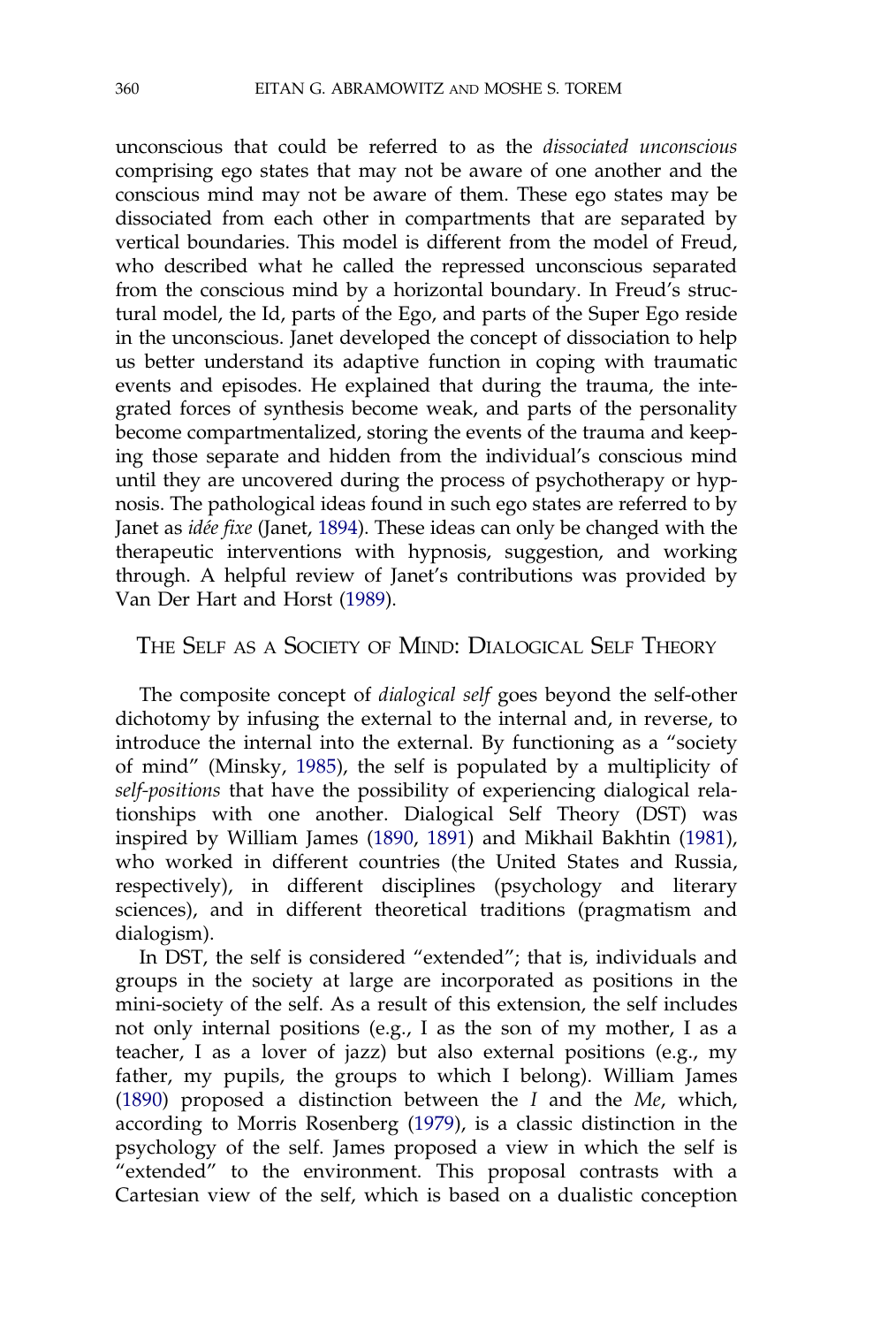<span id="page-10-0"></span>not only between self and body but also between self and other. With his conception of the extended self, which is defined as going beyond the skin, James paved the way for later theoretical developments in which other people and groups, defined as mine, are part of a dynamic multivoiced self.

Inspired by the original ideas of William James and Mikhail Bakhtin, Hubert Hermans and Harry Kempen [\(1993\)](#page-15-0) wrote the first psychological publication on the dialogical self, in which they conceptualized the self in terms of a dynamic multiplicity of relatively autonomous I positions in the (extended) landscape of the mind. In this conception, the I has the ability to move from one spatial position to another in accordance with changes in situation and time. The I fluctuates among different and even opposed positions and has the capacity to imaginatively endow each position with a voice, so that dialogical relations between positions can be established. The voices function like interacting characters in a story, involved in processes of question and answer, agreement and disagreement. Each of them has a story to tell about its own experiences from its own stance. As different voices, these identities exchange information about their respective sense of self, resulting in a complex, storyline-structured self.

### CONTRIBUTIONS OF ASSAGIOLI, JUNG, PERLS, AND BERNE

Roberto Assagioli ([1971](#page-13-0), [1972](#page-13-0), [1976](#page-13-0)), a Jewish Italian psychoanalyst who branched out of classical psychoanalysis to develop his own unique system of psychosynthesis, conceptualized human beings as comprising a family of subpersonalities that are equivalent to what is later referred to as ego states. Assagioli attributed the origin of subpersonalities to the "tragic contrast between thoughts and feelings, between reason and faith, between conviction and adoration" (Sliker, [1992](#page-17-0), p. 12). This means that, according to Assagioli, subpersonalities arise from opposites in experience. As Assagioli developed his system of psychosynthesis, he argued that integration of the different and conflicted parts within an individual's personality produces a state of harmony when "all energies cooperate with the objective of reciprocally completing one another" (Sliker, [1992,](#page-17-0) p. 12). Apparently, Assagioli wrote and lectured about these ideas before he met Carl Jung and before Jung had begun to formulate his own ideas on this subject. Later in Assagioli's writings, he pointed out the specific psychological dynamics that have the qualities of subpersonalities, and these are (a) subpersonalities are states of awareness, (b) subpersonalities contain fused intellectual and emotional elements, (c) the energy of subpersonalities is self-contained in powerful concentrations, and (d) subpersonality function can be observed in external action within the environment in which an individual lives. In his book, Psychosynthesis, he wrote: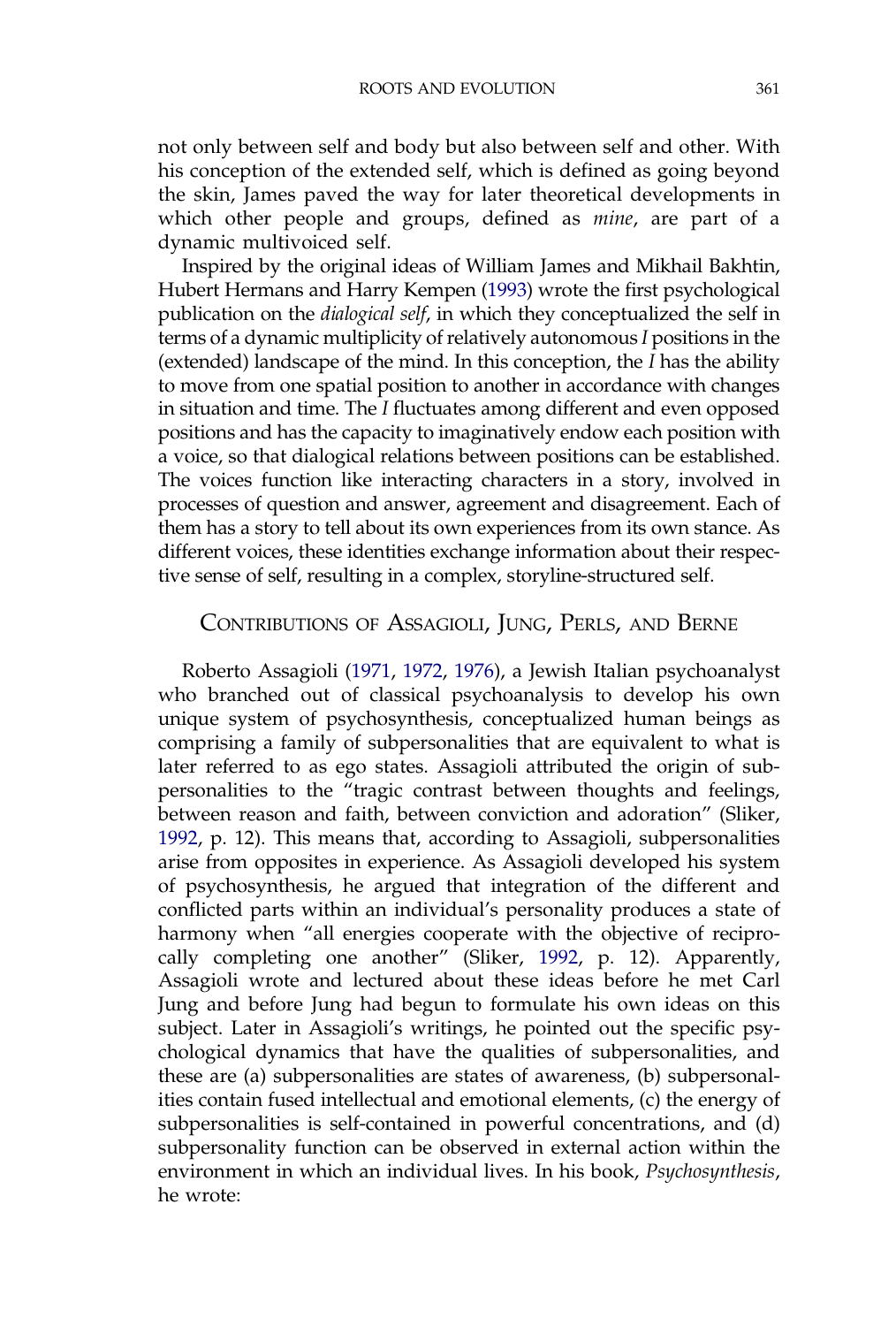<span id="page-11-0"></span>[I]t is imperative for each man and woman who wants to live consciously to be well aware of the elements or components of their personality not a dim, passive awareness, but a deliberate assessment, valuation, understanding and control of them. (Assagioli, [1965](#page-13-0), p. 68)

He went on elaborating on the subject:

One should become clearly aware of these sub-personalities because this evokes a measure of understanding of the meaning of Psychosynthesis, and how it is possible to synthesize these subpersonalities into a larger organic whole without repressing any of their useful traits." (Assagioli, [1965,](#page-13-0) p. 75)

These writings elucidate Assagioli's understanding of the makeup of human personality of what is later called a "family of ego states."

Carl Jung devoted much of his clinical work to studying subpersonality elements in the patients he treated. He described the function and purpose of these subpersonalities, and later he even described two subpersonalities in himself. Jung observed four basic psychological functions related to subpersonalities—thinking, feeling, sensation, and intuition—which are the origins of four psychological types (Jung, [1960,](#page-16-0) [1966,](#page-16-0) [1970,](#page-16-0) [1971a,](#page-16-0) [1971b](#page-16-0), [1972](#page-16-0)). Jung believed that the human mind has a strong drive for balance. This drive for balance between the different parts within the human mind results in the creation of a center. When an individual has reached a new level of wholeness, it indicates the creation of a balance between the forces of the conscious and the unconscious mind.

Eric Berne ([1957a,](#page-14-0) [1957b](#page-14-0), [1961](#page-14-0)), who is well known for his writings and his descriptions of the ego states—child, parent, adult—which are found in all of us and represent internalized ego states. The literature of transactional analysis is based on such concepts and provides a therapeutic system to deal with and resolve intrapsychic conflicts (Berne, [1961;](#page-14-0) James & Jongeward, [1971](#page-15-0)).

Frederick Perls ([1969\)](#page-16-0) described in detail the theory and practice of Gestalt therapy, which is based on bringing into the open verbal and behavioral expression of various ego states that need to be recognized and accepted as part of the self. The proper resolution of conflicts among such ego states brings about greater internal harmony and peace. Yet this concept itself has been used by most clinicians who have written about working with people in psychotherapy.

### EVOLUTION OF THERAPEUTIC TECHNIQUES AND USE OF HYPNOSIS

Hypnosis has a rich history of contributions to the field of psychology and therapy and yet is very controversial. Since its beginnings, hypnosis has been wrapped in myths, idealizations, devaluations, skepticism, and even disdain. Slowly, these attitudes are changing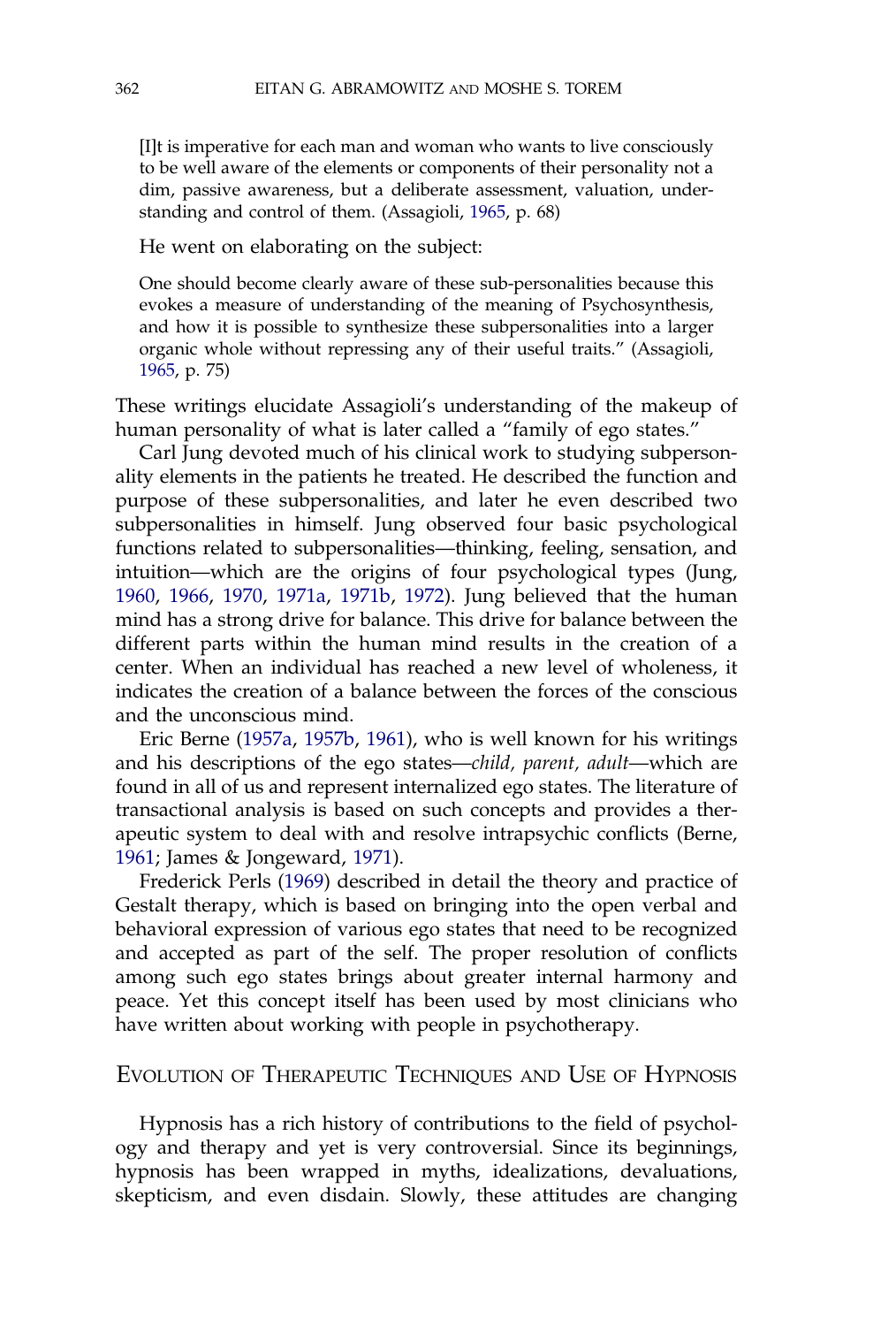<span id="page-12-0"></span>and being replaced by publications that shed new and positive light on the old knowledge so valuable to the practice of psychotherapy and the exploration of the human mind. (Elkins, [2017](#page-14-0)). In the last 30 years, we have seen a trend to popularize cognitive behavioral methods of treatment that are more amenable to scientific tools of measurement. This development has earned a new respect for other therapeutic approaches, such as short-term therapies, crisis-intervention methods, gestalt and psychodrama-based therapies, transactional analysis, somatic experience, cognitive- and dialectical-behavior therapies, and biofeedback (Elkins, [2017\)](#page-14-0). At the same time, hypnoanalytic treatment methods have evolved with positive results, including their use in medical settings, as described by Cheek [\(1960\)](#page-14-0) and later by Rossi and Cheek ([1988\)](#page-17-0).

John and Helen Watkins have reported on detailed methods of egostate therapy, which became an inspiration to strategic therapeutic interventions by other clinicians, such as Rossi ([1993\)](#page-17-0), Alladin [\(2013](#page-13-0)), Appel ([2014\)](#page-13-0), Comstock ([1987,](#page-14-0) [1991\)](#page-14-0), Emmerson [\(2003](#page-14-0), [2011,](#page-14-0) [2013](#page-14-0)), Ferrucci [\(1982](#page-14-0)), Fraser [\(1991](#page-14-0)), Elkins [\(2017](#page-14-0)), Frederick [\(2005](#page-14-0), [2013](#page-14-0)), Frederick and Kim [\(1993](#page-14-0)), Frederick and McNeal, [1993](#page-14-0)), Frick [\(1993](#page-15-0)), Gainer and Torem ([1993\)](#page-15-0), Galin ([2003\)](#page-15-0), Ginandes ([2006\)](#page-15-0), Halttunen ([1988\)](#page-15-0), Haronian [\(1975](#page-15-0)), Hilgard and Hilgard ([1975](#page-15-0)), James [\(1986](#page-15-0)), Kluft ([1989\)](#page-16-0), Levitsky and Perls [\(1970\)](#page-16-0), McNeal ([2008\)](#page-16-0), McNeal and Frederik ([1993\)](#page-16-0), Morton and Frederick [\(1997](#page-16-0)), Oppenheimer [\(2002](#page-16-0)), Ornstein ([1995\)](#page-16-0), Phillips and Frederick [\(1992](#page-16-0)), Phillips and Frederick ([1995,](#page-16-0) [2010\)](#page-16-0), Rosik ([1992\)](#page-16-0), Torem (1986a, [1986b\)](#page-17-0), Torem ([1987,](#page-17-0) [1989](#page-17-0), [1992](#page-17-0), [1993,](#page-17-0) [1997,](#page-17-0) [2006](#page-17-0), [2007](#page-17-0), [2011,](#page-17-0) [2017\)](#page-17-0), Yapko ([1986,](#page-18-0) [1997,](#page-18-0) [2002](#page-18-0), [2006](#page-18-0), [2016](#page-18-0), [2018\)](#page-18-0), Zeig ([2015\)](#page-18-0), and many others. The development of neolinguistic programming (NLP) has popularized such hypnosuggestive interventions and made them useful in many other arenas of life, such as commerce, marketing, industry, entertainment, and communication sciences (Bandler & Grinder, [1975](#page-13-0), [1982](#page-13-0)).

The last two decades of the 20th century were characterized by developing treatment methods that use communication techniques with parts of the personality that are in conflict with certain behaviors and are responsible for certain symptoms. This has been described in a variety of methods, such as internal family systems (Schwartz, [1995](#page-17-0)), parts therapy (Hunter, [2005](#page-15-0)), internal dialogue (Fernyhough, [2016](#page-14-0)), imago method (Brown, [1999\)](#page-14-0), and schema therapy (Turner, [2017](#page-17-0)). The common elements in these methods are greater than their differences and involve principles of family therapy, with dissociation and suggestion techniques. A review of the evolution of psychotherapy intervention techniques shows us that psychotherapies that use hypnotic approaches integrate dissociative phenomena to understand and later connect personality parts beyond the conscious awareness of the patient.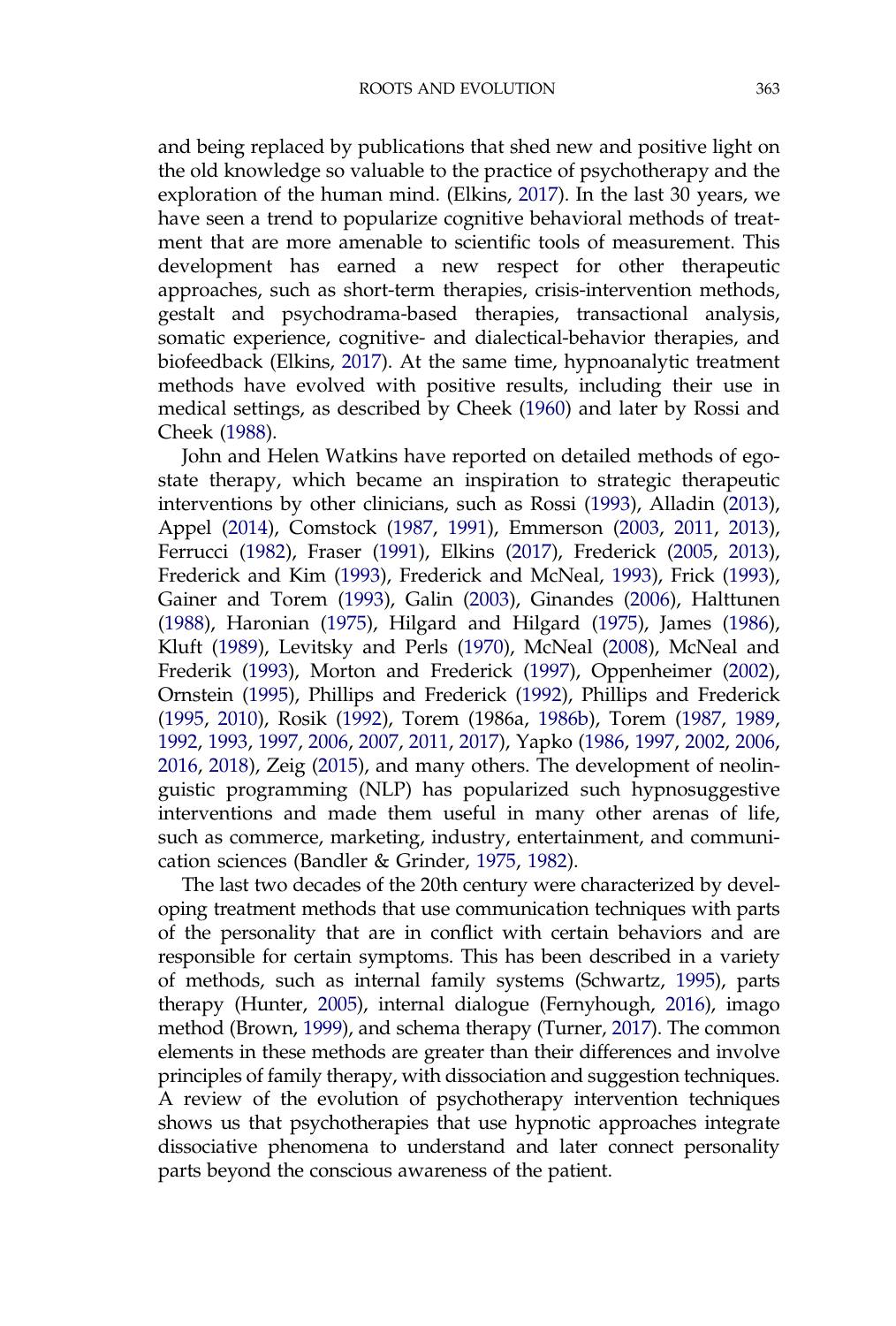<span id="page-13-0"></span>Throughout more than 250 years of evolving clinical psychology, hypnotic approaches have not disappeared but, rather, have changed and evolved, especially in the practice of therapy. While we continue to see the introduction of new modern therapy methods, the value of hypnotic techniques continues to be appreciated with the recognition that its foundation and roots are found in the work and writings of clinical and philosophical giants from the 18th century.

### **CONCLUSION**

This article reviews the foundation and roots of ego-state theory and ego-state therapy dating back to the dawn of discovery of the unconscious mind. The article delineates the contributions of clinicians and philosophers such as Gassner, Myers, Janet, Assagioli, Jung, Perls, Federn, Weiss, Watkins, Berne, and others to the evolution of psychotherapy, and the value and therapeutic benefit in conceptualizing human behavior as a reflection of an internal family of ego states. Moreover, we also show how the use of hypnosis as an explorative and therapeutic tool has contributed to our current formulation of ego-state theory and egostate therapy. It is hoped that future reports on ego-state theory and therapy will integrate knowledge and intervention techniques from the past to improve the contemporary therapeutic intervention strategies.

#### DISCLOSURE STATEMENT

No potential conflict of interest was reported by the authors.

#### **REFERENCES**

- Alladin, A. [\(2013\)](#page-12-0). Healing the wounded self: Combining hypnotherapy with ego state therapy. American Journal of Clinical Hypnosis, 56(1), 3–22.
- Appel, P. R. [\(2014](#page-12-0)). Psychosynthesis: A transpersonal model for hypnotically mediated psychotherapy. American Journal of Clinical Hypnosis, 56(3), 249–268. doi:[10.1080/](http://dx.doi.org/10.1080/00029157.2013.831744) [00029157.2013.831744](http://dx.doi.org/10.1080/00029157.2013.831744)
- Assagioli, R. [\(1965\)](#page-11-0). Psychosynthesis: A manual of principles and techniques. New York, NY: Hobbs, Dorman & Co.
- Assagioli, R. [\(1971\)](#page-10-0). Psychosynthesis: A collection of basic writings. New York, NY: Viking Press.
- Assagioli, R. [\(1972](#page-10-0)). The balancing and synthesis of opposites. New York, NY: Psychosynthesis Research Foundation.
- Assagioli, R. [\(1976](#page-10-0)). The act of will. New York, NY: Viking Press.
- Bakhtin, M. M. [\(1981](#page-9-0)). The dialogic imagination. Austin, TX: University of Texas Press.
- Bandler, R., & Grinder, J. [\(1975](#page-12-0)). The structure of magic. Palo Alto, CA: Science & Behavior Books.
- Bandler, R., & Grinder, J. [\(1982](#page-12-0)). Reframing; Neuro-linguistic programming and the transformation of meaning. Moab, UT: Real People Press.
- Barabasz, A., Barabasz, M., Christensen, C., French, B., & Watkins, J. G. [\(2013](#page-2-0)). Efficacy of single-session abreactive ego state therapy for combat stress injury, PTSD and ASD.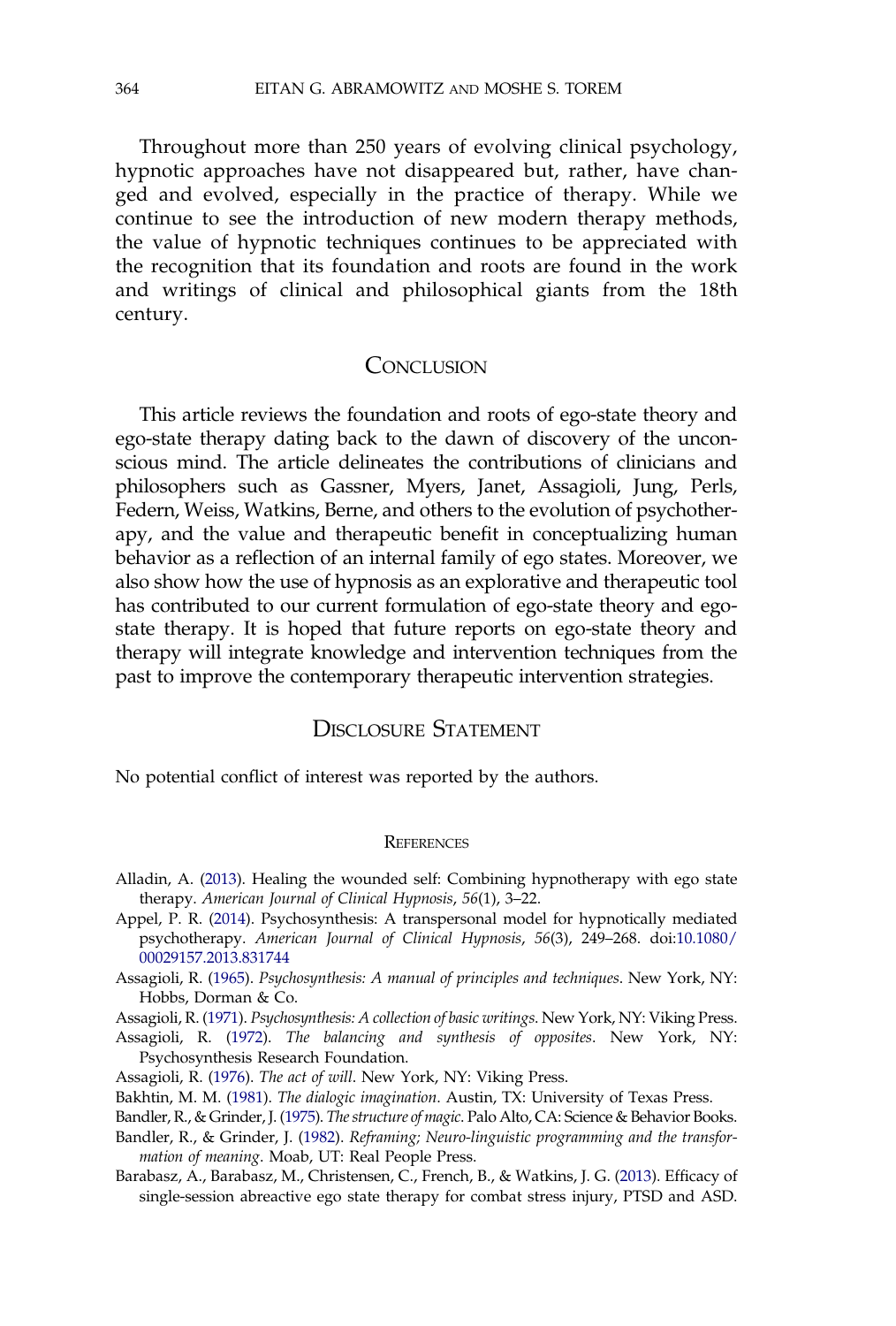<span id="page-14-0"></span>International Journal of Clinical and Experimental Hypnosis, 61, 1–19. doi[:10.1080/](http://dx.doi.org/10.1080/00207144.2013.729377) [00207144.2013.729377](http://dx.doi.org/10.1080/00207144.2013.729377)

- Barabasz, A., Barabasz, M., & Watkins, J. G. [\(2011\)](#page-2-0). Single session manualized ego state therapy (EST) for combat stress injury, PTSD & ASD Part I: The theory. International Journal of Clinical and Experimental Hypnosis, 59(4), 379–391. doi[:10.1080/](http://dx.doi.org/10.1080/00207144.2011.595349) [00207144.2011.595349](http://dx.doi.org/10.1080/00207144.2011.595349)
- Berne, E. [\(1957a\)](#page-11-0). Ego states in psychotherapy. American Journal of Psychotherapy, 11(2), 293–309. doi[:10.1176/appi.psychotherapy.1957.11.2.293](http://dx.doi.org/10.1176/appi.psychotherapy.1957.11.2.293)
- Berne, E. [\(1957b](#page-11-0)). Intuition V. The ego image. The Psychiatric Quarterly, 31(1), 611–627. doi:[10.1007/BF01568754](http://dx.doi.org/10.1007/BF01568754)
- Berne, E. ([1961\)](#page-11-0). Transactional analysis in psychotherapy. New York, NY: Grove Press.
- Bilu, Y., & Beit-Halahmi B. ([1989](#page-4-0)). Dybbuk possession as a hysterical symptom: Psychodynamic and socio-cultural factors. Israel Journal of Psychiatry, 26(3), 138–149.
- Brown, R. [\(1999](#page-12-0)). Imago relationship therapy: An Introduction to theory and practice. New York, NY: Wiley.
- Cheek, D. B. [\(1960\)](#page-12-0). Use of preoperative hypnosis to protect patients from careless conversation. American Journal of Clinical Hypnossi, 3, 101–102. doi[:10.1080/](http://dx.doi.org/10.1080/00029157.1960.10401836) [00029157.1960.10401836](http://dx.doi.org/10.1080/00029157.1960.10401836)
- Comstock, C. ([1987\)](#page-12-0). Internal self-helpers as centers. Integration, 3(1), 3–12.
- Comstock, C. [\(1991](#page-12-0)). The inner self helper and inner guidance: Historical antecedents, its role with dissociation, and clinical utilization. Dissociation, 4(3), 165–177.
- Delacroix, H. ([1924\)](#page-6-0). Maine de Biran et l'Ecole medico-psychologique. Bulletin De La Société Francaise De Philosophie, 24, 51–63.
- Dessoir, M. ([1890\)](#page-5-0). Das doppel-ich [The double ego] Leipzig. Germany, Leipzig: Gunter.
- Durand, J. P. [\(1871](#page-6-0)). Outologie et pscychologye Phisologiques. Paris, France: J.B. Bailliere.
- Durand, J. P. [\(1885](#page-5-0)). Electrodynamisme vital. Paris, France: J.B. Bailliere.
- Elkins, G. R. [\(2017\)](#page-12-0). Handbook of medical and psychological hypnosis: Foundations, applications, and professional issues. New York, NY: Springer.
- Ellenberger, H. F. ([1970\)](#page-5-0). The discovery of the unconscious. New York, NY: Basic Books.
- Emmerson, G. ([2011\)](#page-12-0). Ego state personality theory. Australian Journal of Clinical Hypnotherapy and Hypnosis, 33(2), 5–24.
- Emmerson, G. [\(2013](#page-12-0)). The vaded ego state and the invisible bridging induction. International Journal of Clinical and Experimental Hypnosis, 61(2), 232–250. doi[:10.1080/](http://dx.doi.org/10.1080/00207144.2013.753835) [00207144.2013.753835](http://dx.doi.org/10.1080/00207144.2013.753835)
- Emmerson, G. J. [\(2003](#page-12-0)). Ego state therapy. Carmarthen, Wales: Crown House Publishing.
- Federn, P. [\(1952](#page-3-0)). Ego psychology and the psychoses. New York, NY: Basic Books.
- Fernyhough, C. [\(2016](#page-12-0)). The voices within: The history & science of how we talk to ourselves. New York, NY: Basic Books.
- Ferrucci, P. ([1982](#page-12-0)). What we may be: Techniques for psychological and spiritual growth through Psychosynthesis. Los Angeles, CA: Tarcher Press.
- Fraser, G. ([1991\)](#page-12-0). The dissociative table technique: A strategy of working with ego states in dissociative disorders and ego state therapy. Dissociation, 4(4), 205–213.
- Frederick, C. [\(2005](#page-4-0)). Selected topics in ego state therapy. International Journal of Clinical and Experimental Hypnosis, 53(4), 339–429. doi[:10.1080/00207140591007518](http://dx.doi.org/10.1080/00207140591007518)
- Frederick, C. ([2013](#page-4-0)). The center core in ego state therapy and other hypnotically facilitated psychotherapies. American Journal of Clinical Hypnosis. 56(1),39–53.
- Frederick, C., & Kim, S. ([1993](#page-12-0)). Heidi and the little girl: The creation of helpful ego states for the management of performance anxiety. Hypnos: Swedish Journal of Hypnosis in Psychotherapy and Psychosomatic Medicine, 20(1), 49–58.
- Frederick, C., & McNeal, S. [\(1993\)](#page-4-0). From strength to strength: Inner strength with immature ego states. American Journal of Clinical Hypnosis, 35(3), 250–256. doi:[10.1080/00029157.1993.10403016](http://dx.doi.org/10.1080/00029157.1993.10403016)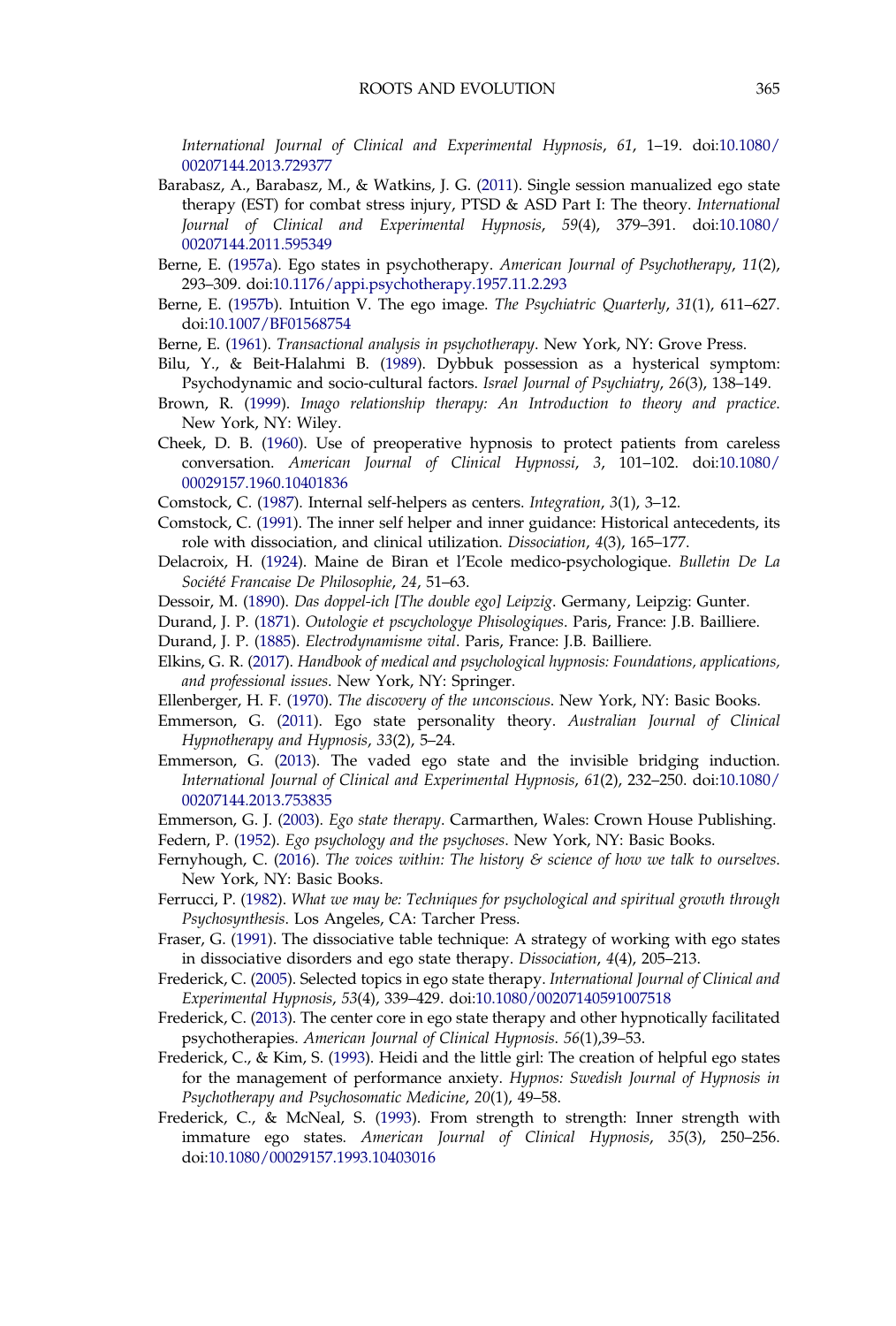- <span id="page-15-0"></span>Frick, W. B. [\(1993](#page-12-0)). Subpersonalities: Who conducts the orchestra. Journal of Humanistic Psychology 33(2), 122–128. doi[:10.1177/0022167893332011](http://dx.doi.org/10.1177/0022167893332011)
- Gainer, M. J., & Torem, M.S. [\(1993\)](#page-12-0). Ego state therapy for self-injurious behavior. American Journal of Clinical Hypnosis. 35(4), 257–266. doi:[10.1080/](http://dx.doi.org/10.1080/00029157.1993.10403017) [00029157.1993.10403017](http://dx.doi.org/10.1080/00029157.1993.10403017)
- Galin, D. ([2003\)](#page-12-0). The concepts of "self", "person," and "I" in western psychology and in Buddhism. In B. A. Wallace (Ed.), Buddhism and science: Breaking new ground (pp. 107–144). New York, NY: Columbia University Press.
- Gassner, J. J. [\(1774](#page-4-0)). Weise, fromm und gesund zu lebenm auch gottselig zu sterben, oder nutzlicher Unterricht wider den Teufel zu straiten.[The way to live devoutedly and healthily, and to die in God's hands, or useful lessons to fight against the devil], in der Hochfurstlichen Buchbruckerei des Stiftes zu Kempten. New York, NY: Basic Books.
- Ginandes, C. ([2006](#page-12-0)). Six players on the inner stage: Using ego state therapy with the mentally ill. International Journal of Clinical and Experimental Hypnosis, 54(2), 113–129. doi[:10.1080/00207140500528125](http://dx.doi.org/10.1080/00207140500528125)
- Halttunen, K. ([1988\)](#page-12-0). Through the Cracked and Fragmented Self: William James and the Turn of the Screw. American Quarterly, 40(4), 472–490.
- Haronian, F. [\(1975\)](#page-12-0). A psychosynthetic model of personality and its implications for psychotherapy. Journal of Humanistic Psychology, 15(4), 5–53.
- Heathcote, A. (2010). Eric Berne's development of ego state theory: Where did it all begin and who influenced him? Transactional Analysis Journal. 40, 254–260. doi:[10.1177/](http://dx.doi.org/10.1177/036215371004000310) [036215371004000310](http://dx.doi.org/10.1177/036215371004000310)
- Hermans, H. J. M., & Kempen, H. J. G. [\(1993](#page-10-0)). The dialogical self, meaning as movement. San Diego, CA: Academic Press.
- Hilgard, E. R. [\(1973](#page-4-0)). A neodissociation interpretation of pain reduction in hypnosis. Psychological Review, 80(5), 396–411.
- Hilgard, E. R. ([1974\)](#page-4-0). Toward a neodissociation theory: Multiple cognitive controls in human functioning. Perspectives in Biology and Medicine, 17, 301–316.
- Hilgard, E. R. ([1976\)](#page-4-0). Neodissociation theory of human cognitive controls. In G. E. Schwartz & D. Shapiro (Eds.), Consciousness and self-regulation. New York, NY: Plenum Press.
- Hilgard, E. R. [\(1977](#page-4-0)). Divided consciousness: Multiple controls in human thought and action. New York, NY: Wiley.
- Hilgard, E. R., & Hilgard, J. R. ([1975\)](#page-12-0). Hypnosis in the relief of pain. Ch. 9 Los Altos, CA: William Kaufmann.
- Hunter, R. [\(2005](#page-12-0)). Hypnosis for Inner conflict Resolution: Including Parts Therapy. New York, NY: Crown House Publishing.
- James, M., & Jongeward, D. ([1971\)](#page-11-0). Born to win: Transactional analysis with gestalt experiments. Reading, Mass: Addison-Wesley Publishing.
- James, W. [\(1890](#page-9-0)). The hidden self. Scribner's Magazine, 7(41), 361–373.
- James, W. [\(1891](#page-9-0)). Principles of Psychology. New York, NY: Henry Holt & Co.
- James, W. [\(1986](#page-12-0)). Frederic Myers's service to psychology. In F. Burkhardt & F. Bowers (Eds.), The works of William James: Essays in psychical research (Original published in 1901 in Proc Society Psychical Res Vol. 17, pp. 13–23). Cambridge, MA: Harvard University Press.
- Janet, P. ([1886](#page-7-0)). Les actes inconscients et les dedoublement de la personalite pendant le somnambulisme provoque [Unconscious acts and split personality and the causes of sleepwalking]. Revue Philosophique, 22, 577–592.
- Janet, P. [\(1887\)](#page-8-0). L'anesthesie systematisee et la dissociation des phenomenes psychologiques [Systematized anesthesia and dissociation of psychological phenomena]. Revue Philosophique, 23, 449–472.
- Janet, P. ([1888\)](#page-8-0). Les actes inconscients et la memoire pendant le somnambulisme [Unconscious acts and memory in sleepwalking]. Revue Philosophique, 25, 616–623.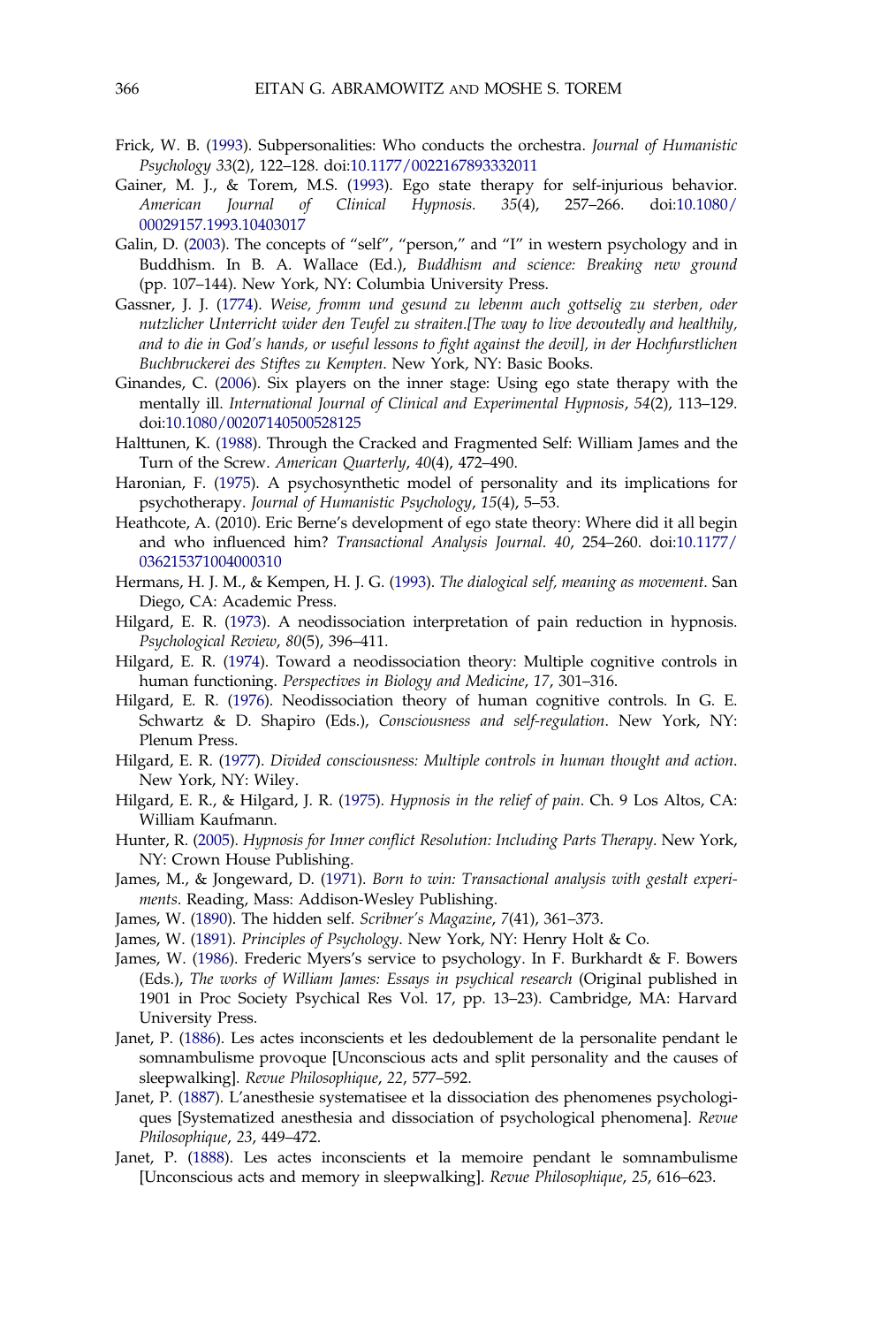- <span id="page-16-0"></span>Janet, P. ([1894\)](#page-9-0). Histoire d'une idée fixe [The history of the idée fixe]. Revue Philosophique, 37, 121–168.
- Janet, P. ([1907\)](#page-7-0). The major symptoms of hysteria (2nd ed.) London/New York: Macmillan. with new matter. New York, NY.
- Jung, C. G. [\(1960](#page-11-0)). The Structure and dynamics of the psyche, collected works (Vol. 8, pp. 96). Princeton, NJ: Princeton University Press.
- Jung, C. G. ([1966\)](#page-11-0). Two essays on analytical psychology (pp. 177). Princeton, NJ: Press.
- Jung, C. G. ([1970\)](#page-11-0). Four archetypes: Mother, rebirth, spirit, trickster. Vol. 9. Collected Works. Princeton, NJ: Princeton University Press. Part 1.
- Jung, C. G. [\(1971a\)](#page-11-0). A psychological theory of types. In R. F. C. Hull (ed.), Collected works (Vol. 6). Princeton, NJ: Princeton University Press.
- Jung, C. G. [\(1971b](#page-11-0)). Psychological types (pp. 518). Princeton, NJ: Princeton University Press.
- Jung, C. G. ([1972\)](#page-11-0). Mandala symbolism (pp. 4). Princeton, NJ: Princeton University Press.
- Kelly, E. W. [\(2001](#page-7-0)). The contributions of FWH Myers to psychology. Journal of Socical and Psychical Research, 65, 65–90.
- Kiser, S. (2007). Sacred Dialectic: The Centrality of Paradox in the Worldview of Rollo May. Humanistic Psychologist. 35, 191–201. doi:[10.1080/08873260701274033](http://dx.doi.org/10.1080/08873260701274033)
- Kluft, R. P. ([1989\)](#page-12-0). Iatrogenic creation of new alter personalities. Dissociation, 2(2), 83–91.
- Levitsky, A., & Perls, F. S. ([1970](#page-12-0)). The rules and games of gestalt therapy. In J. Fagan & I. Lee Shepperd (Eds.), Gestalt therapy now (pp. 140-149). Palo Alto, CA: Science and Behavior Books.
- McNeal, S. [\(2008](#page-12-0)). Healthy narcissism and ego state therapy. International Journal of Clinical and Experimental Hypnosis, 56(1), 19–36. doi[:10.1080/00207140701672987](http://dx.doi.org/10.1080/00207140701672987)
- McNeal, S., & Frederick, C. [\(1993](#page-12-0)). Inner strength and other techniques for ego-strengthening. American Journal of Clinical Hypnosis, 35(3), 170–178. doi[:10.1080/](http://dx.doi.org/10.1080/00029157.1993.10403001) [00029157.1993.10403001](http://dx.doi.org/10.1080/00029157.1993.10403001)
- Minsky, M. [\(1985\)](#page-9-0). The Society of mind. New York, NY: Simon & Schuster.
- Morton, P., & Frederick, C. [\(1997\)](#page-12-0). Intrapsychic transitional space: A resource for integration in hypnotherapy. Hypnos: Swedish Journal of Hypnosis in Psychotherapy and Psychosomatic Medicine, 24(1), 32–41.
- Myers, F. W. H. [\(1885a](#page-6-0)). Human personality. Fortnightly Review, 38(227), 637–655.
- Myers, F. W. H. ([1885b](#page-6-0)). Automatic writing, or the rationale of planchette. The Contemporary Review, 47, 233–249.
- Myers, F. W. H. [\(1903](#page-6-0)). Human personality and its survival of bodily death (Vol. 2nd). London, UK: Longmans, Green.
- Oppenheimer, L. [\(2002](#page-12-0)). Self or selves? Dissociative Identity Disorder and complexity of the self-system. Theory Psychology. 12(1), 97–128. doi[:10.1177/0959354302121006](http://dx.doi.org/10.1177/0959354302121006)
- Ornstein, R. ([1995\)](#page-12-0). The roots of the self: Understanding the mystery of who we are. New York, NY: HarperCollins.
- Perls, F. S. [\(1969](#page-11-0)). In and out of the garbage pail. Lafayette, CA: Real People Press.
- Phillips, M., & Frederick, C. [\(1992\)](#page-12-0). The use of hypnotic age progressions as prognostic, ego-strengthening, and integrating techniques. American Journal of Clinical Hypnosis, 35(2), 90–108. doi:[10.1080/00029157.1992.10402992](http://dx.doi.org/10.1080/00029157.1992.10402992)
- Phillips, M., & Frederick, C. [\(1995](#page-12-0)). Healing the divided self: Clinical and Ericksonian hypnotherapy for dissociative and post-traumatic conditions. New York, NY: New York. W.W. Norton.
- Phillips, M., & Frederick, C. ([2010\)](#page-12-0). Empowering the self through ego-state therapy. Retrieved from <http://www.reversingchronicpain.com/prof.html>
- Puységur, D. C. [\(1809](#page-5-0)). du magnétisme animal [Animal magnetism] (2nd ed., pp. 39–52). Paris, France: Cellot.
- Rosenberg, M. [\(1979](#page-9-0)). Conceiving the self. New York, NY: Basic Books.
- Rosik, C. H. [\(1992\)](#page-12-0). Conversations with an internal self-helper. Psychology and Theology. 20(3), 217–223. doi:[10.1177/009164719202000310](http://dx.doi.org/10.1177/009164719202000310)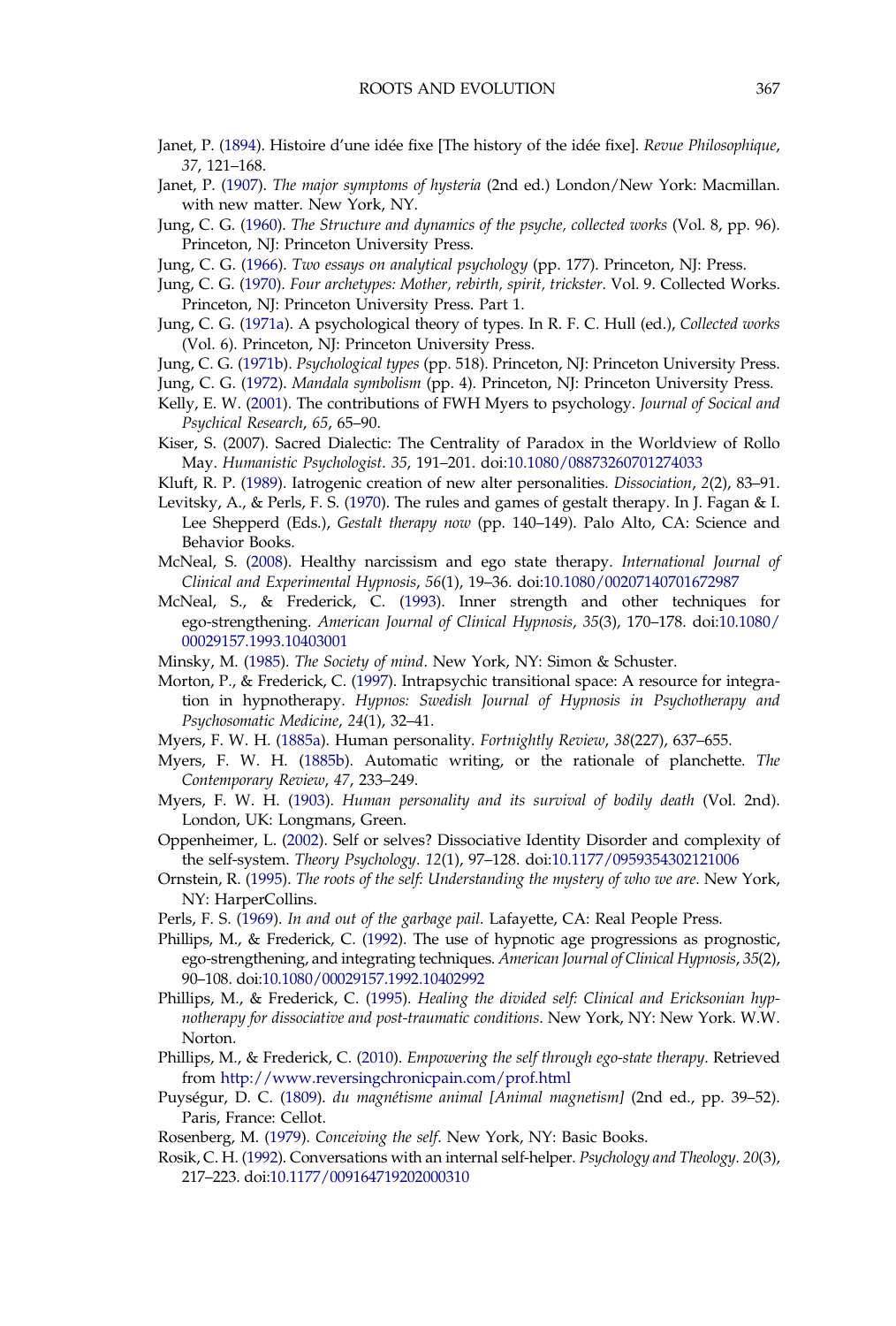- <span id="page-17-0"></span>Rossi, E. L. ([1993](#page-12-0)). The psychobiology of mind-body healing. New York, NY: W. W. Norton.
- Rossi, E. L., & Cheek, D. B. ([1988](#page-12-0)). Mind-body therapy: Methods of ideodynamic healing in hypnosis. New York, NY: W. W. Norton.
- Schouler, L. ([1788\)](#page-5-0). Société harmonique des amis réunis [Society in harmony and friendly reunion]. (Strasbourg)et se trouve à (Vol. II). Paris, France: Beobachter.
- Schwartz, R. C. ([1995\)](#page-12-0). Internal family systems therapy. New York, NY: Guilford.
- Sliker, G. [\(1992\)](#page-10-0). Multiple mind: Healing the split in psyche and world. Boston, MA: Shambhala Publications.
- Torem, M. S. (1986a). Eating disorders and dissociative states. In F. F. Larocca M.D (Ed), Effective Care and Treatment (pp. 141–150). St. Louis, MI: Shiyaku EuroAmerica, Inc.
- Torem, M. S. [\(1986b](#page-12-0)). Psychodynamic ego-state therapy for eating disorders. New Directions in Mental Health Sciences, 31, 99–107. doi[:10.1002/yd.23319863112](http://dx.doi.org/10.1002/yd.23319863112)
- Torem, M.S. [\(1987\)](#page-12-0). Ego-state therapy for eating disorders. American Journal of Clinical Hypnosis, 30(2), 94–103. doi[:10.1080/00029157.1987.10404169](http://dx.doi.org/10.1080/00029157.1987.10404169)
- Torem, M. S. ([1989\)](#page-12-0). Ego state hypnotherapy for dissociative eating disorders. Hypnos: Swedish Journal of Hypnosis in Psychotherapy and Psychosomatic Medicine, 16(1), 52–63.
- Torem, M. S. [\(1992\)](#page-12-0). "Back from the future": A powerful age-progression technique. American Journal of Clinical Hypnosis, 35(2), 81–88. doi[:10.1080/](http://dx.doi.org/10.1080/00029157.1992.10402990) [00029157.1992.10402990](http://dx.doi.org/10.1080/00029157.1992.10402990)
- Torem, M. S. [\(1993](#page-12-0)). Therapeutic writing as a form of ego-state therapy. American Journal of Clinical Hypnosis, 35, 267–276. doi[:10.1080/00029157.1993.10403018](http://dx.doi.org/10.1080/00029157.1993.10403018)
- Torem, M. S. ([1997\)](#page-12-0). Diagnostic and therapeutic use of "inner advisor" imagery. Hypnos: Swedish Journal of Hypnosis in Psychotherapy and Psychosomatic Medicine, 24(2), 107–109.
- Torem, M. S. [\(2006](#page-12-0)). Treating depression: A remedy from the future. In M. Yapko (Ed.), Hypnosis and treating depression: Applications in clinical practice (pp. 97–119). New York, NY: Routledge.
- Torem, M. S. ([2007](#page-12-0)). Mind-body hypnotic imagery in the treatment of auto-immune disorders. American Journal of Clinical Hypnosis, 50(2), 157–170. doi[:10.1080/](http://dx.doi.org/10.1080/00029157.2007.10401612) [00029157.2007.10401612](http://dx.doi.org/10.1080/00029157.2007.10401612)
- Torem, M. S. [\(2011\)](#page-12-0). Beyond lithium: Using psychotherapy to reduce suicide risk in bipolar disorder. Current Psychiatry, 10, 39–45.
- Torem, M. S. ([2017\)](#page-12-0). Future-focused therapeutic strategies for integrative health. International Journal of Clinical and Experimental Hypnosis, 65, 253–378. doi:[10.1080/](http://dx.doi.org/10.1080/00207144.2017.1314745) [00207144.2017.1314745](http://dx.doi.org/10.1080/00207144.2017.1314745)
- Turner, J. ([2017\)](#page-12-0). Mindfulness and schema therapy. New York, NY: Create Space Independent Publishing Platform.
- Van Der Hart, O., & Horst, R. ([1989\)](#page-9-0). The dissociation theory of Pierre Janet. Journal of Traumatic Stress, 2(4), 397–412. doi[:10.1002/\(ISSN\)1573-6598](http://dx.doi.org/10.1002/(ISSN)1573-6598)
- Watkins, J. G. ([1976](#page-2-0)). Ego states and the problem of responsibility: A psychological analysis of the Patty Hearst case, Journal of Psychiatry and the Law, 4, 476–489. doi[:10.1177/009318537600400403](http://dx.doi.org/10.1177/009318537600400403)
- Watkins, J. G. ([1978\)](#page-3-0). The therapeutic self: Developing resonance Key to effective relationships. New York, NY: Human Sciences Press.
- Watkins, J. G., & Barabasz, A. [\(2008](#page-3-0)). Advanced hypnotherapy: Hypnodynamic techniques. New York, NY: Taylor & Francis Group.
- Watkins, J. G., & Watkins, H. H. ([1979\)](#page-3-0). The theory and practice of ego-state therapy. In H. Grayson (Ed.), Short-term approaches to psychotherapy (pp. 176–220). New York, NY: Human Sciences Press.
- Watkins, J. G., & Watkins, H. H. (1979–[1980](#page-4-0)). Ego states and hidden observers. Journal of Altered States of Consciousness, 5, 3–18.
- Watkins, J. G., & Watkins, H. H. [\(1991](#page-4-0)). Hypnosis and ego-state therapy. In P. A. Keller & S. R. Heyman (Eds.), Innovations in clinical practice (Vol. 10, pp. 23–37). Sarasota, FL: Professional Resources Exchange.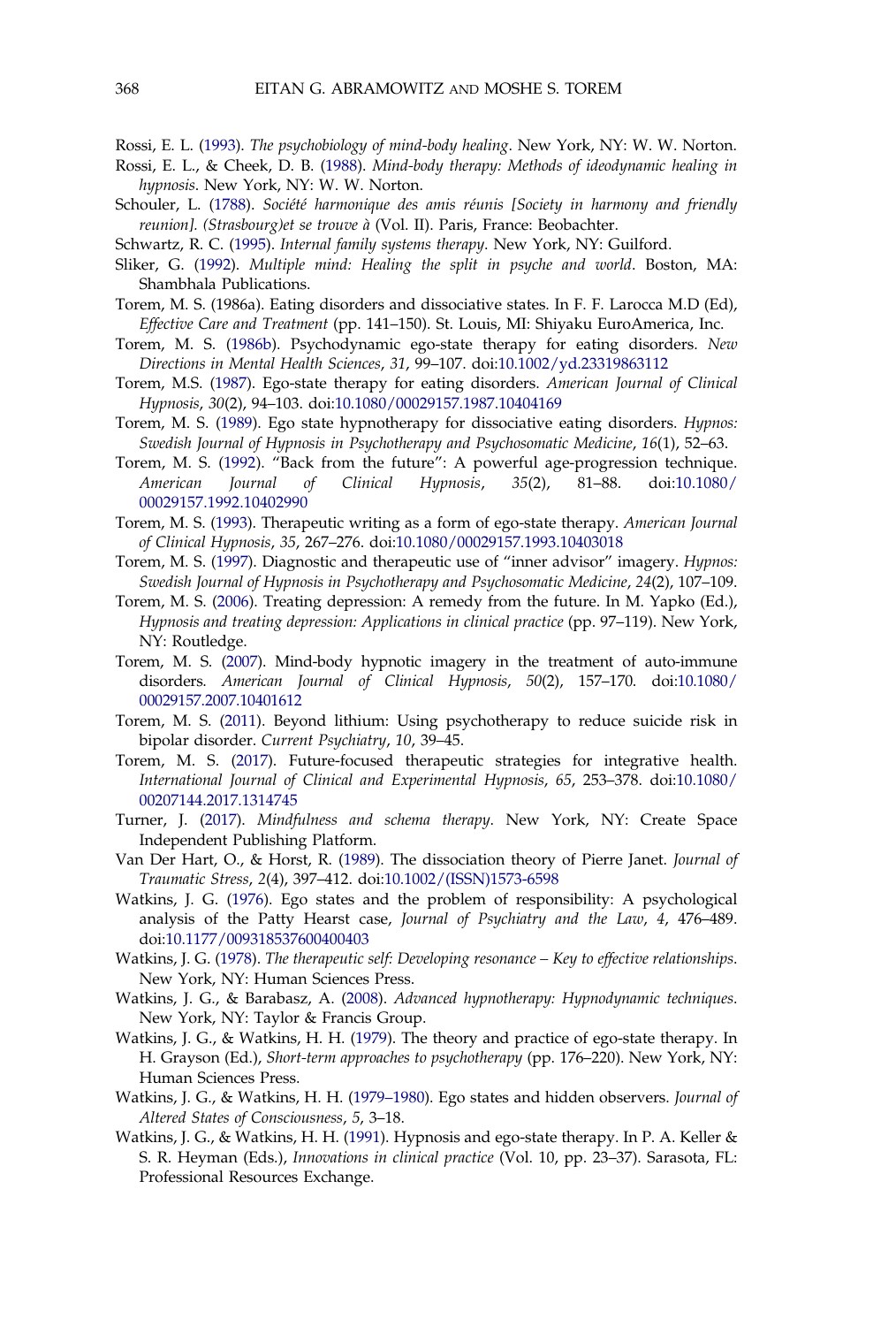- <span id="page-18-0"></span>Watkins, J. G., & Watkins, H. H. ([1997\)](#page-4-0). Ego states: Theory and therapy. New York, NY: W. W. Norton.
- Weiss, E. ([1950](#page-3-0)). Principles of psychodynamics. Ann Arbor, MI: Grune & Stratton.
- Yapko, M. [\(1997](#page-12-0)). Breaking the patterns of depression. New York, NY: Random House/ Doubleday.
- Yapko, M. ([2002](#page-12-0)). The power of vision as an antidepressant: Rethinking the focus of therapy. In J. Zeig (Ed.), Brief therapy: Lasting impressions (pp. 63-78). Phoenix, AZ: Milton H. Erickson Foundation Press.
- Yapko, M. ([2006\)](#page-12-0). Hypnosis and treating depression: Application in clinical practice. New York, NY: Routledge.
- Yapko, M. [\(2016](#page-12-0)). The discriminating therapist. Fallbrook, CA: Yapko Publications.
- Yapko, M. [\(2018](#page-12-0)). Taking hypnosis to the next level. Fallbrook, CA: Yapko Publications.
- Yapko, M. D. ([1986\)](#page-12-0). Depression: Diagnostic frameworks and therapeutic strategies. In M. D. Yapko (Ed.), Hypnotic and strategic interventions: Principles & practice (pp. 241–242). New York, NY: Brunner/Mazel.

Yourievitch, S. ([1901](#page-7-0)). The New International Psychological Institute at Paris. The Monist, 11(3), 464–467. doi:[10.5840/monist190111311](http://dx.doi.org/10.5840/monist190111311)

Zeig, J. K. ([2015\)](#page-12-0). Evolution of psychotherapy. New York, NY: Routledge.

#### Die Wurzeln und die Entwicklung von Ego State Theorie und Therapie

#### EITAN G. ABRAMOWITZ UND MOSHE S. TOREM

Abstract : Die Absicht dieses Papiers ist, die Ursprünge von Ego State Theorie und Therapie zu erläutern und das Konzept der menschlichen Persönlichkeit als Struktur zu diskutieren, die zahlreiche Ego States umfasst. Die historischen Wurzeln von Ego State Theorie und Therapie werden untersucht. Außerdem wird die Entwicklung der Ego State Therapie von klassischer Hypnose bis zu modernen Methoden aufgezeigt. Das Papier diskutiert, daß diese Methoden der Ego State Therapie von verschiedenen Autoren und unter unterschiedlichen Namen beschrieben wurden. Es wird angenommen, daß Kernkonzepte, die mit der Ego State Theorie und Therapie mittels geführter hypnotischer Dissoziation verknüpft sind, der Basis der klinischen Effizienz in vielen heutigen psychotherapeutischen Methoden zugrundeliegen.

STEPHANIE RIEGEL, M.D.

Origines et évolution de la théorie et de la thérapie des états du moi

#### EITAN G. ABRAMOWITZ ET MOSHE S. TOREM

Résumé : Cet article cherche à élucider les origines de la théorie et de la thérapie des états du moi et à aborder le concept de la personnalité humaine en tant que structure comprenant de nombreux états du moi. On y aborde les origines et l'évolution de la théorie et de la thérapie des états du moi. On y décrit également l'évolution de la thérapie des états du moi depuis l'hypnothérapie classique jusqu'aux méthodes modernes. Cet article traite du fait que ces méthodes de thérapie des états du moi ont été décrites par des auteurs différents et sous des noms différents. On y pose l'hypothèse que les concepts fondamentaux relatifs à la théorie des états du moi et que la